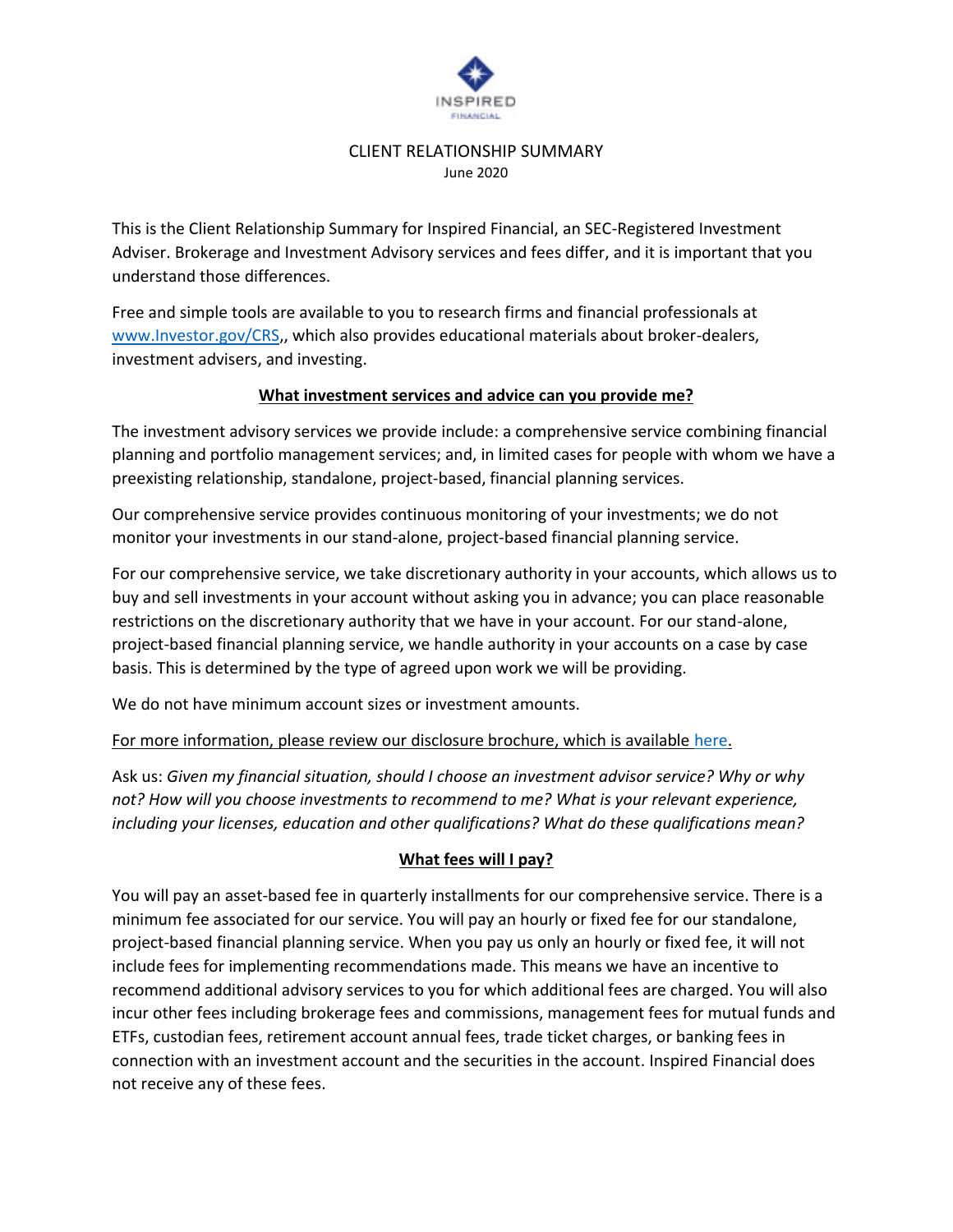You will pay fees and costs whether you make or lose money on your investments. Fees and costs will reduce any amount of money you make on your investments over time. Please make sure you understand what fees and costs you are paying. For more information, please review our disclosure brochure, which is available [here.](https://www.inspiredfinancial.biz/wp-content/uploads/2020/03/IF-ADV-2A2B-Combined-2020-03-05.pdf)

Ask us: *Help me understand how these fees and costs might affect my investments. If I give you \$10,000 to invest, how much will go to fees and costs, and how much will be invested for me?*

# **What are your legal obligations to me when acting as my investment adviser? How else does your firm make money and what conflicts of interest do you have?**

When we act as your investment adviser, we must act in your best interest and not put our interest ahead of yours. At the same time, the way we make money creates some conflicts with your interests. You should understand and ask us about these conflicts because they can affect the investment advice we provide you. Here are some examples to help you understand what this means.

While Inspired Financial works to minimize conflicts with clients, the more assets you have in your advisory account, including cash, the more you will pay us. Therefore, we have an incentive to increase the assets in your account to increase the amount we earn (i.e., recommending that you rollover your retirement plan account or transfer assets to our firm).

Ask us: *How might your conflicts of interest affect me, and how will you address them?*

For more information, please review our disclosure brochure, which is available [here.](https://www.inspiredfinancial.biz/wp-content/uploads/2020/03/IF-ADV-2A2B-Combined-2020-03-05.pdf)

# **How do your financial professionals make money?**

Our firm's only compensation comes from our advisory fees. Our employees receive salaries, hourly wages, and occasional bonuses depending upon firm profits for the work they perform on your behalf. No one at the firm – other than as described – is compensated based upon: the amount of client assets they service; the time and complexity required to meet a client's needs; the product sold (i.e., differential compensation); product sales commissions; or revenue the firm earns from the financial professional's recommendations.

# **Do you or your financial professionals have legal or disciplinary history?**

No; however[, www.Investor.gov/CRS](http://www.investor.gov/CRS) has a free and simple search tool that allows you to research your financial professionals.

Ask us: *As a financial professional, do you have any disciplinary history? For what type of conduct?* 

You can find more information about our investment advisory services [here.](https://www.inspiredfinancial.biz/wp-content/uploads/2020/03/IF-ADV-2A2B-Combined-2020-03-05.pdf)

You can also contact Evelyn Zohlen at 714-971-0663 or info@inspiredfinancial.biz, if you have any questions or to request a copy of the relationship summary.

Ask us: *Who is my primary contact person? Is he or she a representative of an investment adviser or a broker-dealer? Who can I talk to if I have concerns about how this person is treating me?*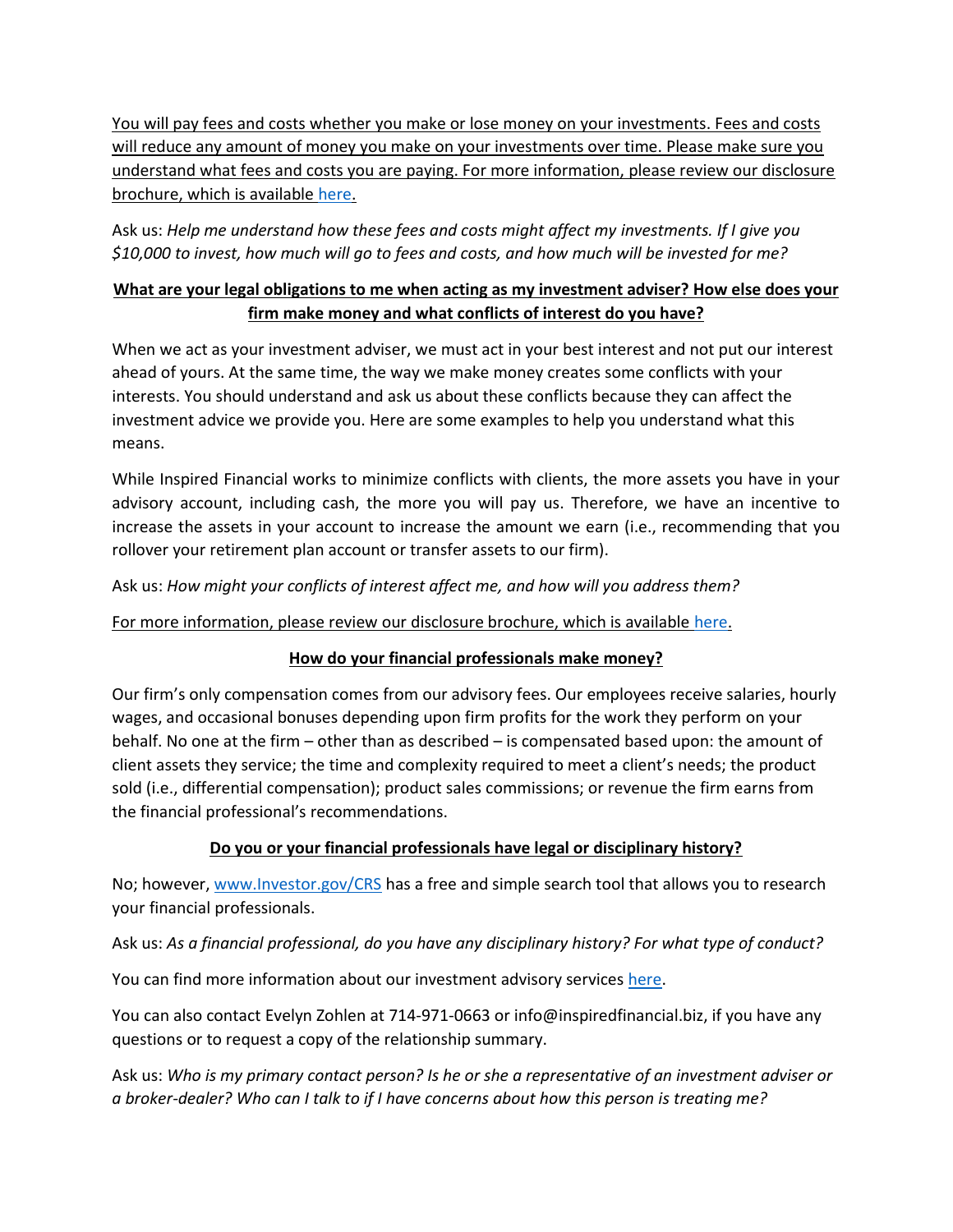**ITEM. 1 COVER PAGE FOR PART 2A OF FORM ADV: FIRM BROCHURE DATED: March 2022** 

# **INSPIRED FINANCIAL, LLC DBA INSPIRED FINANCIAL 5011 ARGOSY AVENUE, SUITE 7 HUNTINGTON BEACH, CA 92649**

### **FIRM CONTACT: EVELYN ZOHLEN, CHIEF COMPLIANCE OFFICER**

#### **FIRM WEBSITE ADDRESS: WWW.INSPIREDFINANCIAL.BIZ**

**This brochure provides information about the qualifications and business practices of Inspired Financial. If you have any questions about the contents of this brochure, please contact by telephone at 714-971-0663 or email at evelyn@inspiredfinancial.biz. The information in this brochure has not been approved or verified by the United States Securities and Exchange Commission or by any State Securities Authority.** 

**Additional information about Inspired Financial also is available on the SEC's website at [www.adviserinfo.sec.gov](http://www.adviserinfo.sec.gov/) .** 

**Please note that the use of the term "registered investment adviser" and description of Inspired Financial and/or our associates as "registered" does not imply a certain level of skill or training. You are encouraged to review this Brochure and Brochure Supplements for our firms' associates who advise you for more information on the qualifications of our firm and its employees.**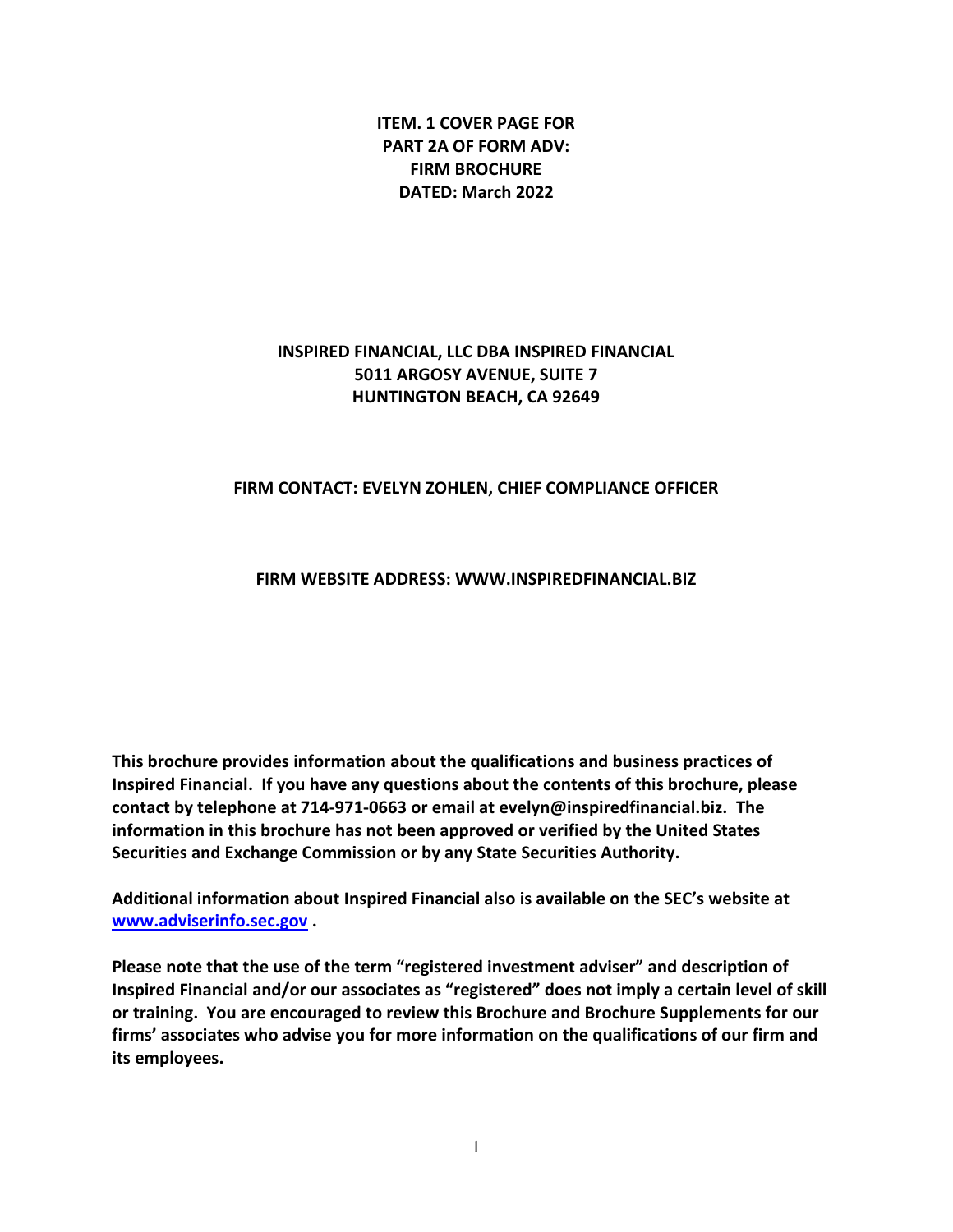## **ITEM 2. MATERIAL CHANGES TO OUR PART 2A OF FORM ADV: FIRM BROCHURE**

**Inspired Financial** is required to advise you of any material changes to our Firm Brochure ("Brochure") from our last annual update, identify those changes on the cover page of our Brochure or on the page immediately following the cover page, or in a separate communication accompanying our Brochure. We must state clearly that we are discussing only material changes since the last annual update of our Brochure, and we must provide the date of the last annual update of our Brochure. Please note that we do not have to provide this information to a client or prospective client who has not received a previous version of our brochure.

This is the annual updating amendment of the Form ADV Part 2A & B of Inspired Financial.

No material changes since the last update.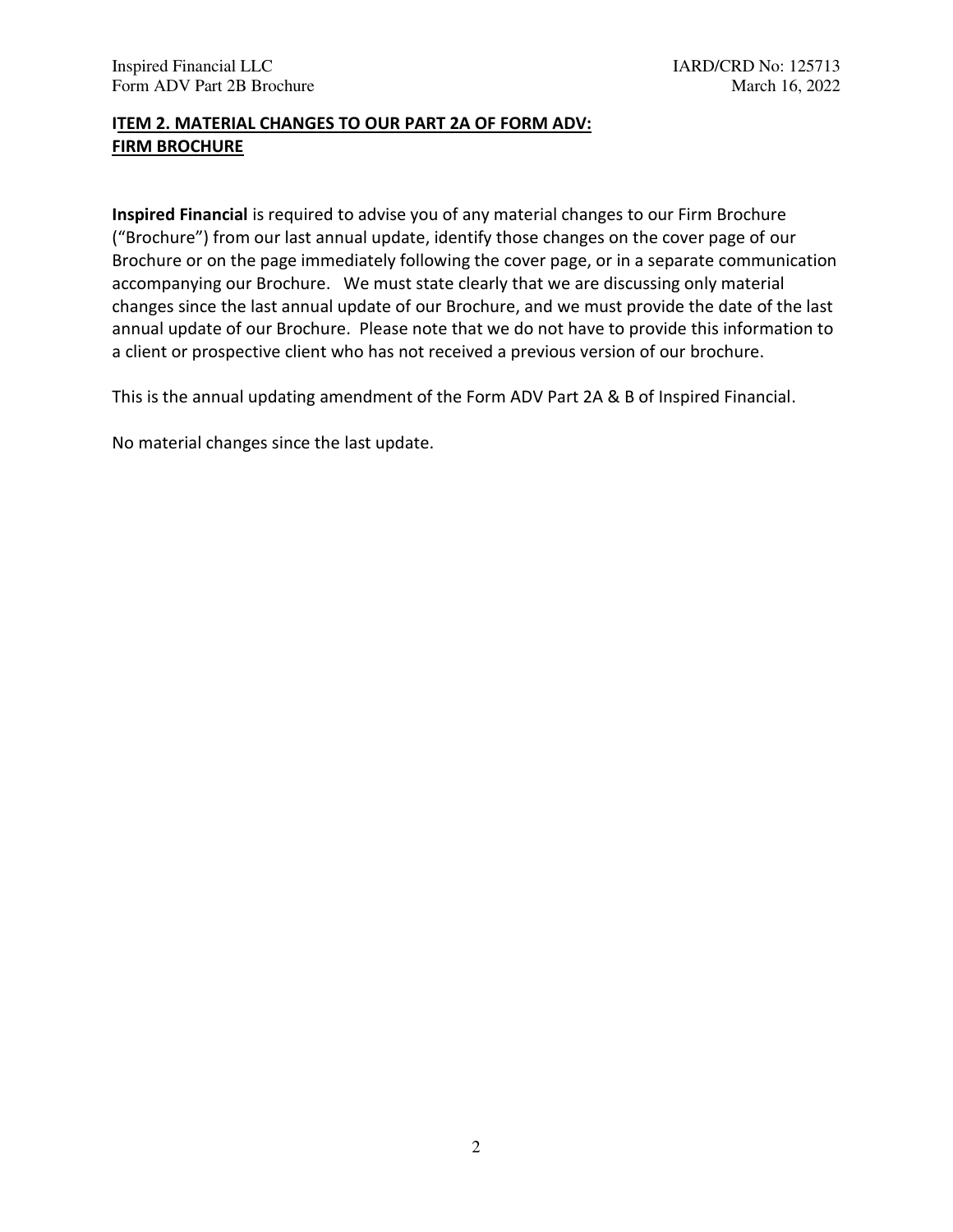# **ITEM 3. TABLE OF CONTENTS:**

## Section:

# $Page(s):$

<span id="page-4-0"></span>

| Item 11. Code of Ethics, Participation or Interest in Client Transactions and Personal Trading10 |  |
|--------------------------------------------------------------------------------------------------|--|
|                                                                                                  |  |
|                                                                                                  |  |
|                                                                                                  |  |
|                                                                                                  |  |
|                                                                                                  |  |
|                                                                                                  |  |
|                                                                                                  |  |
|                                                                                                  |  |
| 1.                                                                                               |  |
| $\overline{2}$ .                                                                                 |  |
| 3.                                                                                               |  |
|                                                                                                  |  |
| $\mathbf{1}$ .                                                                                   |  |
| $\overline{2}$ .                                                                                 |  |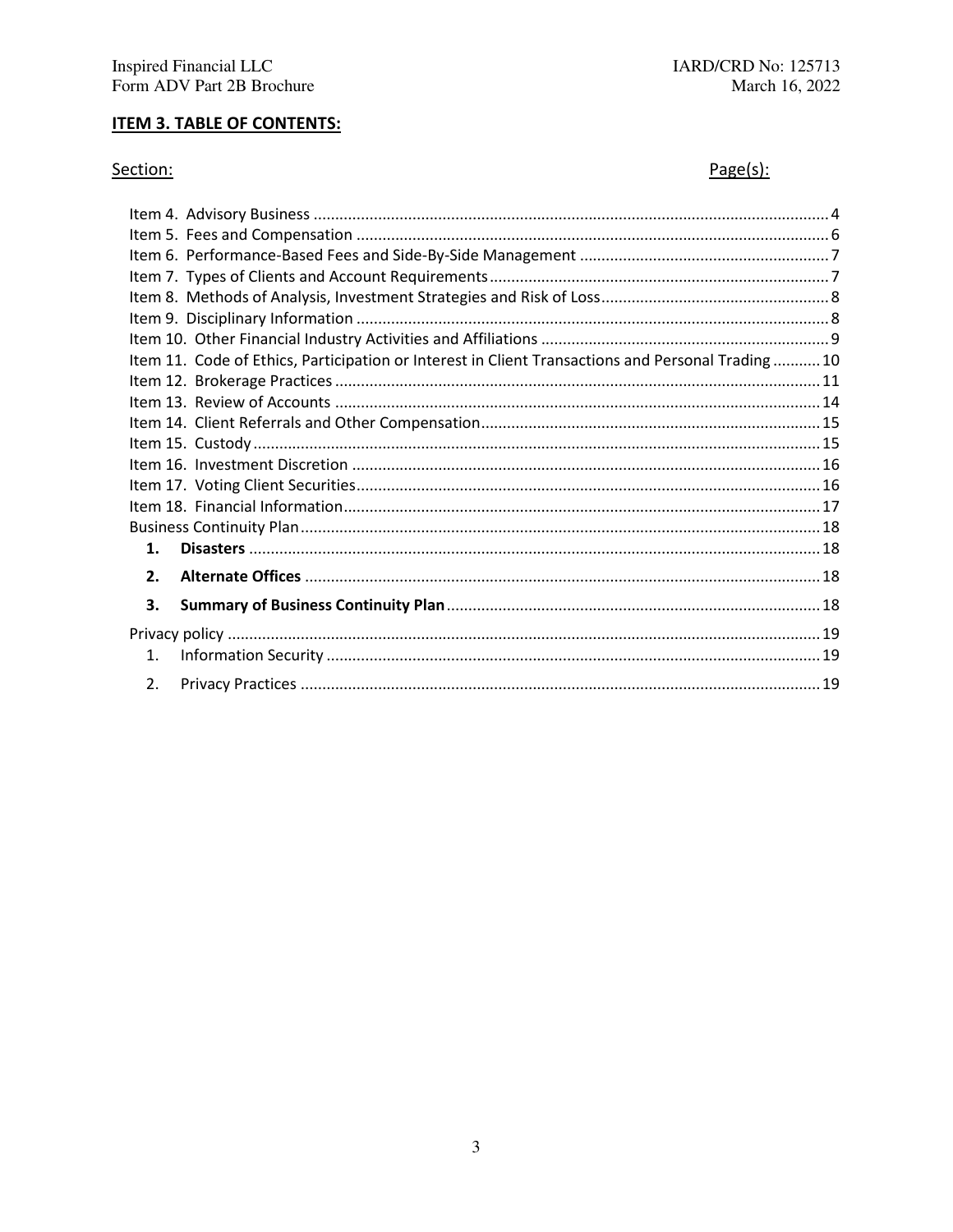### **Item 4. Advisory Business**

We specialize in the following types of services: Wealth Management. Our assets under management are \$289,500,000 of discretionary assets as of December 31, 2021.

# A. Description of our advisory firm, including how long we have been in business and our principal owner(s).

 We are dedicated to providing individuals and other types of clients with a wide array of investment advisory services. Our firm is a limited liability company formed in the State of California. Our firm has been in business as an investment adviser since 2003 and is owned as follows:

Evelyn Zohlen – One-hundred-percent owner

B. Description of the types of advisory services we offer.

### Wealth Management:

Our Wealth Management service encompasses asset management as well as providing financial planning to clients. It is designed to assist clients in meeting their financial goals using financial investments. We conduct at least one, but sometimes more than one meeting (in person if possible, otherwise via telephone conference) with clients to understand their current financial situation, existing resources, financial goals, and tolerance for risk. Based on what we learn, we propose an investment approach to the client. We may propose an investment portfolio, consisting of exchange traded funds, mutual funds, individual stocks or bonds, or other securities. Upon the client's agreement to the proposed investment plan, we work with the client to establish or transfer investment accounts so that we can manage the client's portfolio. Once the relevant accounts are under our management, we review such accounts on a regular basis and at least quarterly. We may periodically rebalance or adjust client accounts under our management. If the client experiences any significant changes to his/her financial or personal circumstances, the client must notify us so that we can consider such information in managing the client's investments.

#### Accounting Services

Mark Prendergast is a Certified Public Accountant and a Certified Financial Planner™. In such capacity he may also provide income tax preparation or accounting services. These services are independent of our financial planning and investment advisory services and are governed under a separate engagement agreement. The fees for these services are billed hourly and are in addition to the client's Wealth Management fees. The hourly rate varies depending on the complexity of the work conducted and is agreed upon with the Client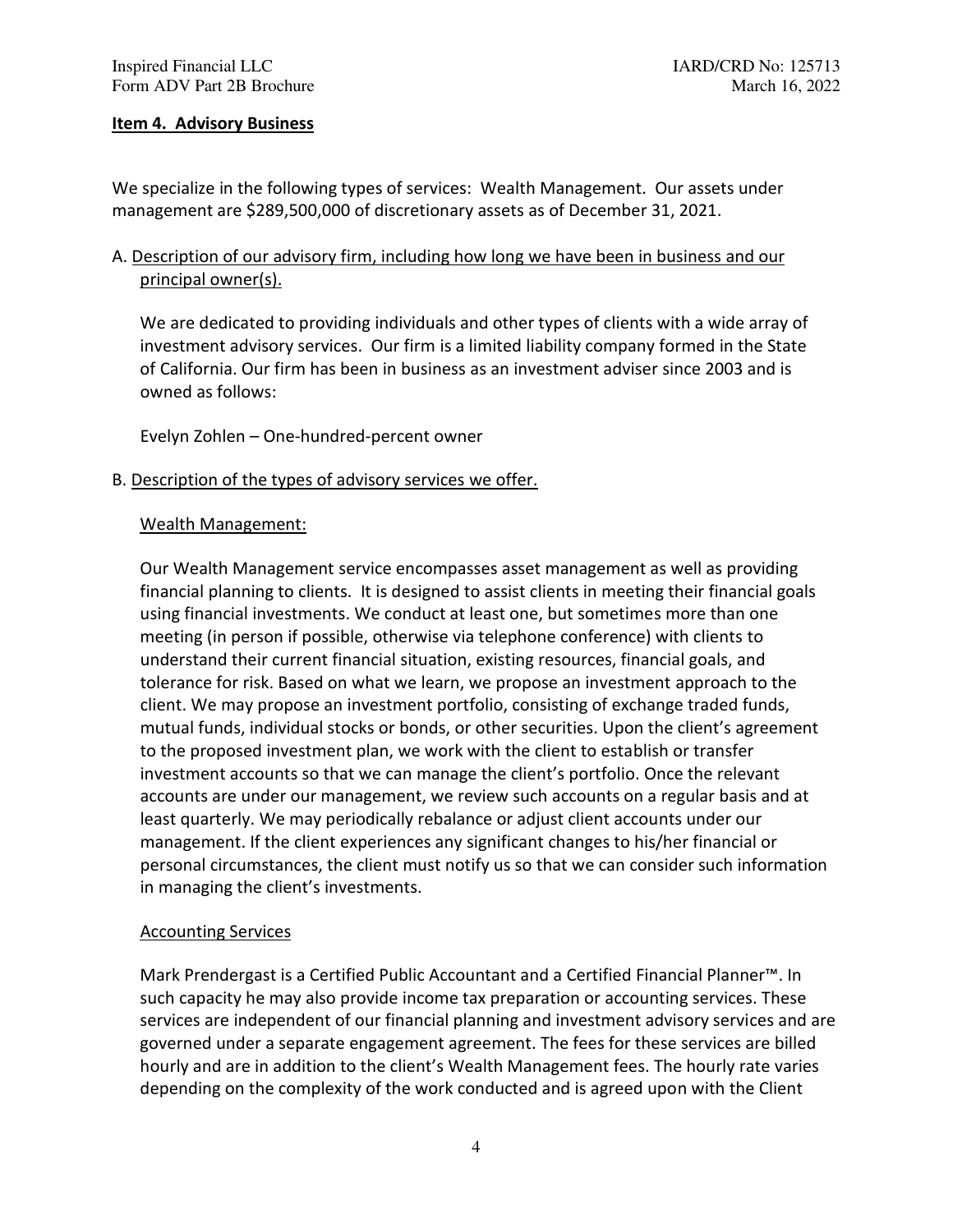prior to rendering services. We do not actively solicit clients to utilize these services. There is a conflict of interest if in the capacity as a tax adviser a client receives a recommendation for investment management services. Clients are not required to use the Adviser's investment management services and Client's may find accounting or investment management services elsewhere at a lower cost.

- C. Explanation of whether (and, if so, how) we tailor our advisory services to the individual needs of *clients,* whether *clients* may impose restrictions on investing in certain securities or types of securities.
	- (i) Individual Tailoring of Advice to Clients:

We offer individualized investment advice to clients utilizing the following services offered by our firm: Wealth Management.

(ii) Ability of Clients to Impose Restrictions on Investing in Certain Securities or Types of Securities:

We do not allow our Wealth Management clients to impose restrictions on investing in certain securities or types of securities due to the level of difficulty this would entail in managing their account.

D. Participation in *wrap fee programs.* 

We do not offer wrap fee programs.

E. IRA Rollover Recommendations.

Effective December 20, 2021 (or such later date as the US Department of Labor ("DOL") Field Assistance Bulletin 2018-02 ceases to be in effect), for purposes of complying with the DOL's Prohibited Transaction Exemption 2020-02 ("PTE 2020-02") where applicable, we are providing the following acknowledgment to you.

When we provide investment advice to you regarding your retirement plan account or individual retirement account, we are fiduciaries within the meaning of Title I of the Employee Retirement Income Security Act and/or the Internal Revenue Code, as applicable, which are laws governing retirement accounts. The way we make money creates some conflicts with your interests, so we operate under a special rule that requires us to act in your best interest and not put our interest ahead of yours. Under this special rule's provisions, we must:

(i) Meet a professional standard of care when making investment recommendations (give prudent advice);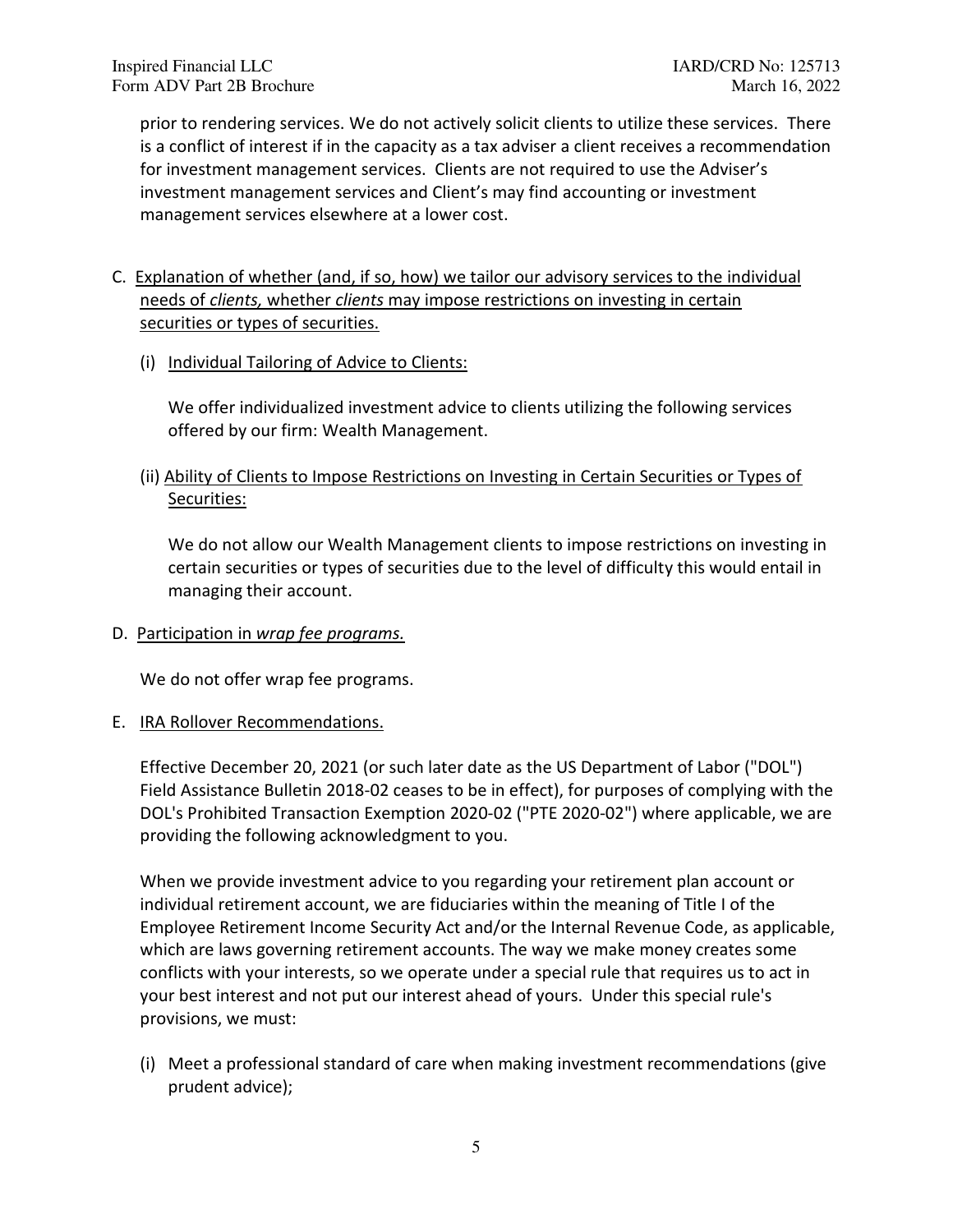- (ii) Never put our financial interests ahead of yours when making recommendations (give loyal advice);
- (iii) Avoid misleading statements about conflicts of interest, fees, and investments;
- (iv) Follow policies and procedures designed to ensure that we give advice that is in your best interest;
- (v) Charge no more than is reasonable for our services; and
- (vi) Give you basic information about conflicts of interest.

### <span id="page-7-0"></span>**Item 5. Fees and Compensation**

We are required to describe our brokerage, custody, fees and fund expenses so you will know how much you are charged and by whom for our advisory services provided to you. Our fees are generally not negotiable. However, we may charge a lesser management fee based upon certain criteria such as anticipated future earning capacity, anticipated future additional assets, dollar amount of assets to be managed, related accounts, account composition, etc.

### A. Description of how we are compensated for our advisory services provided to you.

### (i) Wealth Management:

Our firms' annual fees for wealth management services provided under this Agreement shall be based on the market value of assets under management and shall range from 0.50% and 1.00% depending upon the client's assets under management. However, for new clients as of January 1, 2019, a minimum annual management fee of \$18,000 will be assessed regardless of the account balance. These fees are billed on a pro-rata annualized basis quarterly in arrears based on the value of your account on the last day of the quarter. The minimum annual fee may be lower for some clients that have been long-term clients of Inspired Financial.

### B. Description of whether we deduct fees from *clients*' assets or bill *clients* for fees incurred.

### (i) Wealth Management:

Our firms' fees are billed on a pro-rata annualized basis quarterly in arrears based on the value of your account on the last day of the quarter. Fees will generally be automatically deducted from accounts managed by Inspired Financial. As part of this process, you understand and acknowledge the following: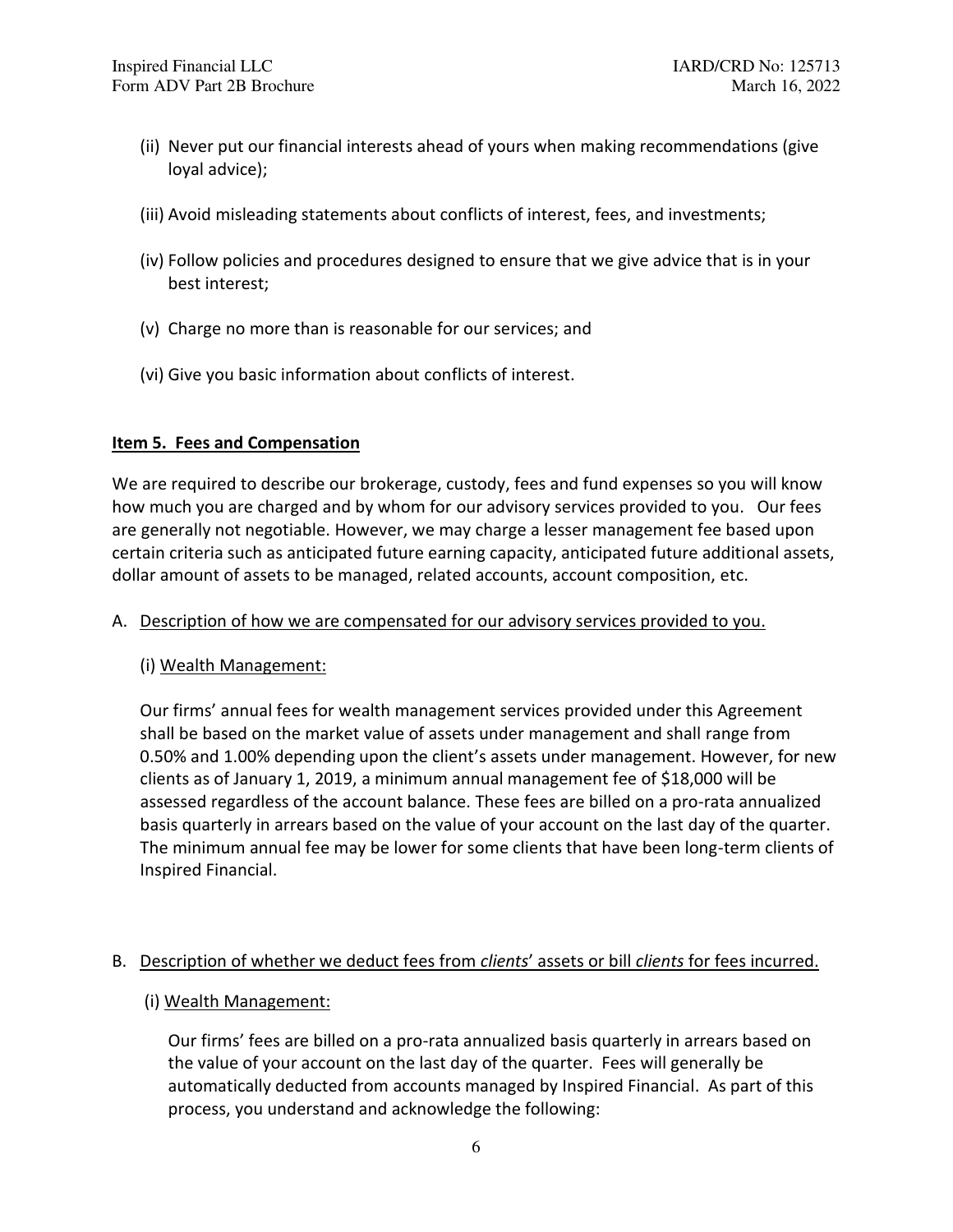- a) Your independent custodian sends statements at least quarterly to you showing all disbursements for your account, including the amount of the advisory fees paid to us;
- b) You provide authorization permitting us to be directly paid by these terms.

# C. Description of any other types of fees or expenses *clients* may pay in connection with our advisory services, such as custodian fees or mutual fund expenses.

Clients will incur transaction charges for trades executed in their accounts. These transaction fees are separate from our fees and will be disclosed by the firm that executes the trades. Also, clients will pay the following separately incurred expenses, of which we do not receive any part: charges imposed directly by a mutual fund or exchange traded fund which shall be disclosed in the fund's prospectus (i.e., fund management fees and other fund expenses).

### D. Client's advisory fees are due quarterly in arrears.

We charge our advisory fees quarterly in arrears. If you decide to terminate our services, you need to let us know in writing. Upon receipt of your letter of termination, we will proceed to close your account and charge you a pro-rata fee for services provided to date.

E. Commissionable securities sales.

We do not sell securities for a commission and are not registered representatives of a broker-dealer (which is a requirement to sell securities for a commission).

### <span id="page-8-0"></span>**Item 6. Performance-Based Fees and Side-By-Side Management**

We do not charge performance fees to our clients.

### <span id="page-8-1"></span>**Item 7. Types of Clients and Account Requirements**

We have the following types of clients:

• Individuals and high net worth Individuals;

Our requirements for opening and maintaining accounts or otherwise engaging us:

• We do not require a minimum account balance for our Wealth Management service.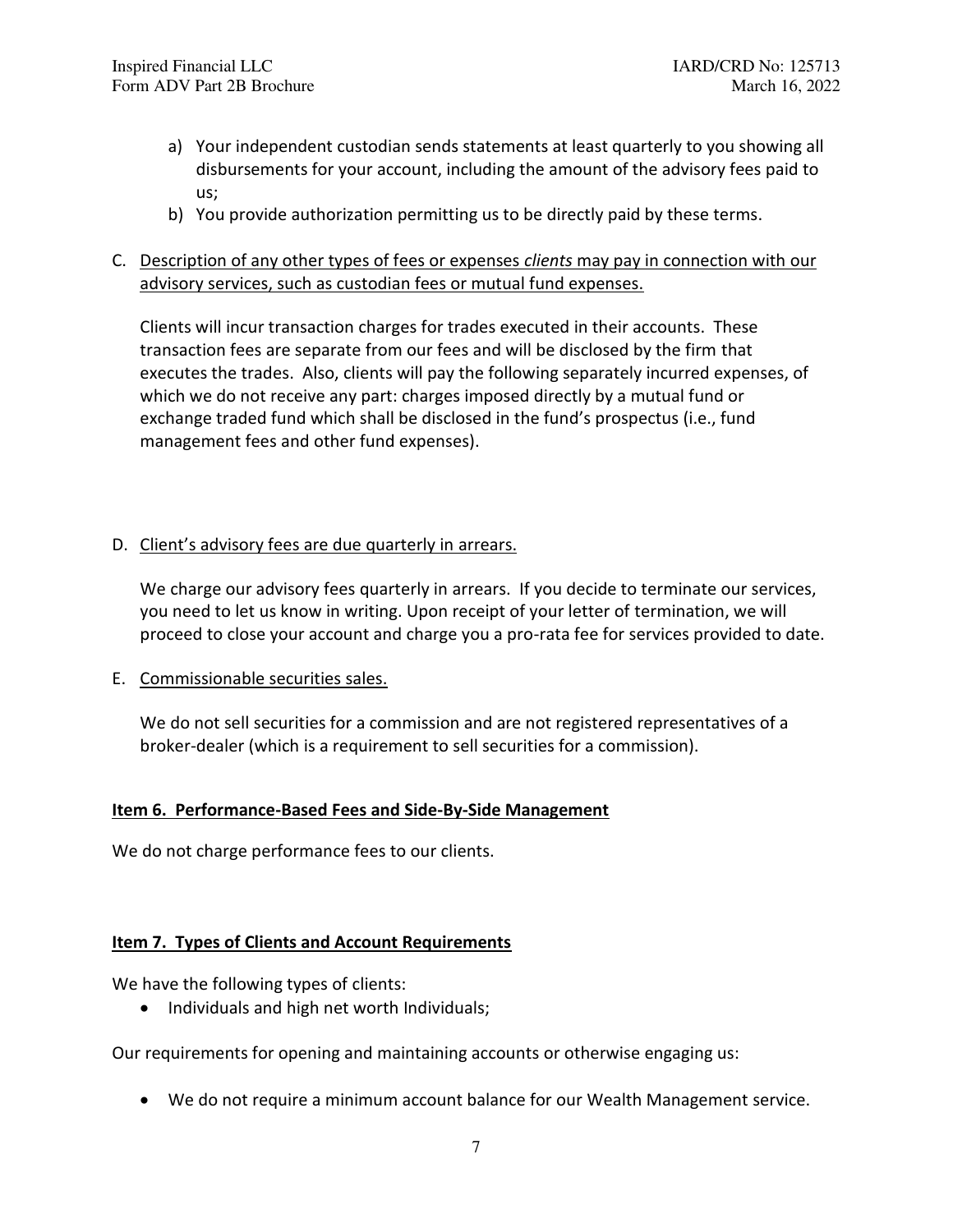• However, a minimum annual management fee of \$18,000 will be assessed regardless of the account balance.

# <span id="page-9-0"></span>**Item 8. Methods of Analysis, Investment Strategies and Risk of Loss**

A. Description of the methods of analysis and investment strategies we use in formulating investment advice or managing assets.

## Methods of Analysis:

• Fundamental.

Investment Strategies we use:

- Long term purchases (securities held at least a year);
- Short term purchases (securities sold within a year);

## **Please note:**

Investing in securities involves risk of loss that *clients* should be prepared to bear. While the stock market may increase and your account(s) could enjoy a gain, it is also possible that the stock market may decrease and your account(s) could suffer a loss. It is important that you understand the risks associated with investing in the stock market, are appropriately diversified in your investments, and ask us questions you may have.

D. Our practices regarding cash balances in *client* accounts, including whether we invest cash balances for temporary purposes and, if so, how.

We generally invest client's cash balances in money market funds, FDIC Insured Certificates of Deposit, high-grade commercial paper and/or government backed debt instruments. Ultimately, we try to achieve the highest return on our client's cash balances through relatively low-risk conservative investments. In most cases, at least a partial cash balance will be maintained in a money market account so that our firm may debit advisory fees for our services related to Wealth Management (including investment management), as applicable.

# <span id="page-9-1"></span>**Item 9. Disciplinary Information**

We are required to disclose whether there are legal or disciplinary events that are material to a *client*'*s* or prospective *client*'*s* evaluation of our advisory business or the integrity of our management. There are a number of specific legal and disciplinary events that we must presume are material for this Item. If our advisory firm or a *management*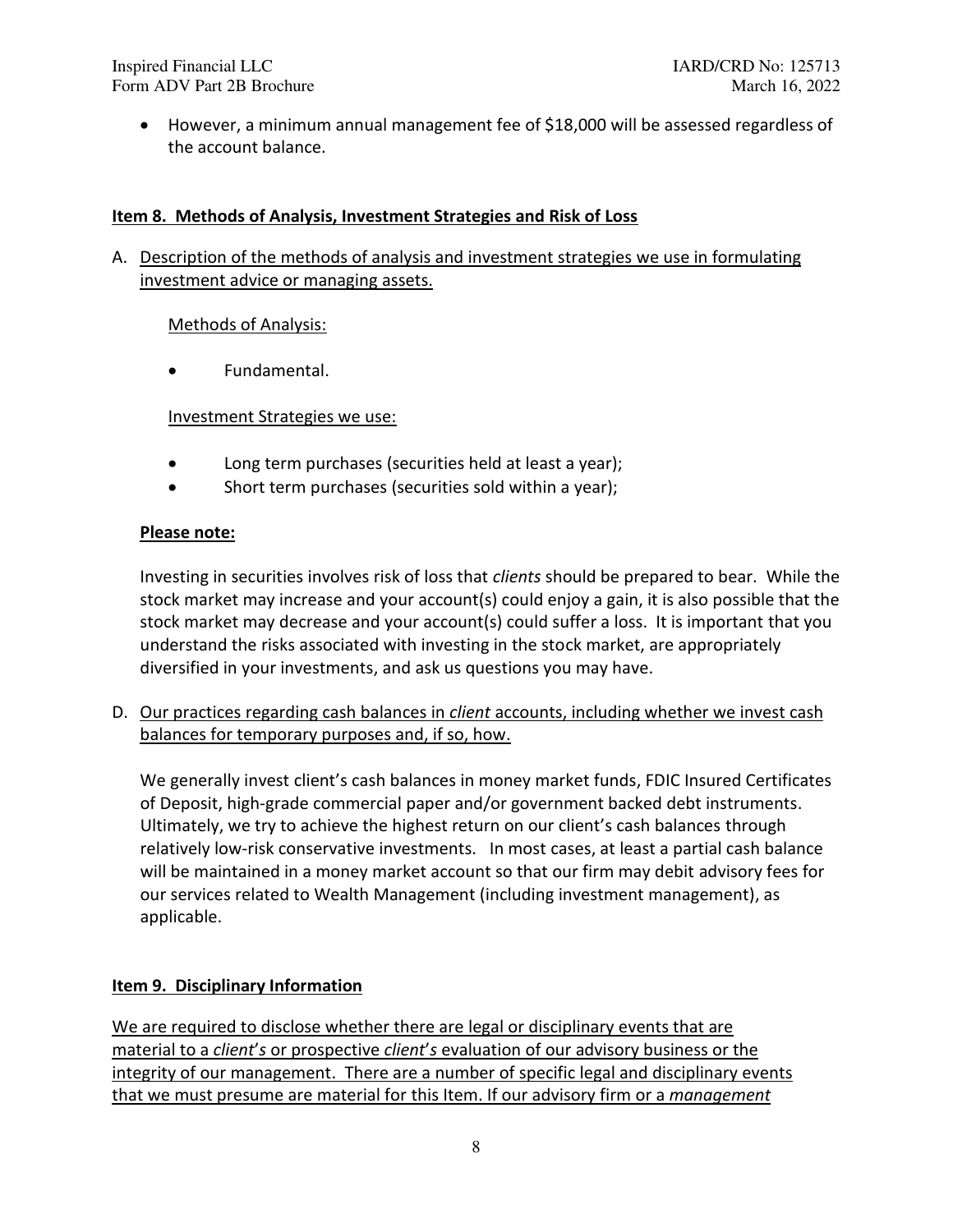*person* has been *involved* in one of these events, we must disclose it under this Item for ten years following the date of the event, unless (1) the event was resolved in our or the *management person's* favor, or was reversed, suspended or vacated, or (2) the event is not material (see Note below). For purposes of calculating this ten-year period, the "date" of an event is the date that the final *order*, judgment, or decree was entered, or the date that any rights of appeal from preliminary *orders*, judgments or decrees lapsed.

The SEC and/or State Regulators have not provided us with an exclusive list of material disciplinary events, which need to be disclosed. If our advisory firm or a *management person*  has been *involved* in a legal or disciplinary event that is not specifically required to be disclosed, but nonetheless is material to a *client's* or prospective *client's* evaluation of our advisory business or the integrity of our management, we must disclose the event. Similarly, even if more than ten years has passed since the date of the event, we must disclose the event if it is so serious that it remains currently material to a *client's* or prospective *client's* evaluation of our firm or management.

We have determined that our firm and management have nothing to disclose under the aforementioned standard.

## <span id="page-10-0"></span>**Item 10. Other Financial Industry Activities and Affiliations**

Description of any relationship or arrangement that is material to our advisory business or to our *clients*, that we or any of our *management persons* have with any *related person<sup>1</sup>* listed below. We are required to identify the *related person* and if the relationship or arrangement creates a material conflict of interest with *clients*, describe the nature of the conflict and how we address it*.* 

A. Our firm or our management persons have a material relationship with the following *related* person(s) as follows:

Mark Prendergast sits on the Board of Directors for another investment adviser, Regency Investment Management. This creates a conflict of interest in that Mr. Prendergast is involved with two separate investment advisers and their clients. The Code of Ethics of each firm and the supervision of each firm's Chief Compliance Officers mitigate this conflict.

<sup>1</sup> Our **Related Persons** are any *advisory affiliates* and any *person* that is under common *control* with our firm. **Advisory Affiliate:** Our advisory affiliates are (1) all of our officers, partners, or directors (or any *person*  performing similar functions); (2) all *persons* directly or indirectly *controlling* or *controlled* by us; and (3) all of our current *employees* (other than *employees* performing only clerical, administrative, support or similar functions). **Person:** A natural person (an individual) or a company. A company includes any partnership, corporation, trust, limited liability company ("LLC"), limited liability partnership ("LLP"), sole proprietorship, or other organization.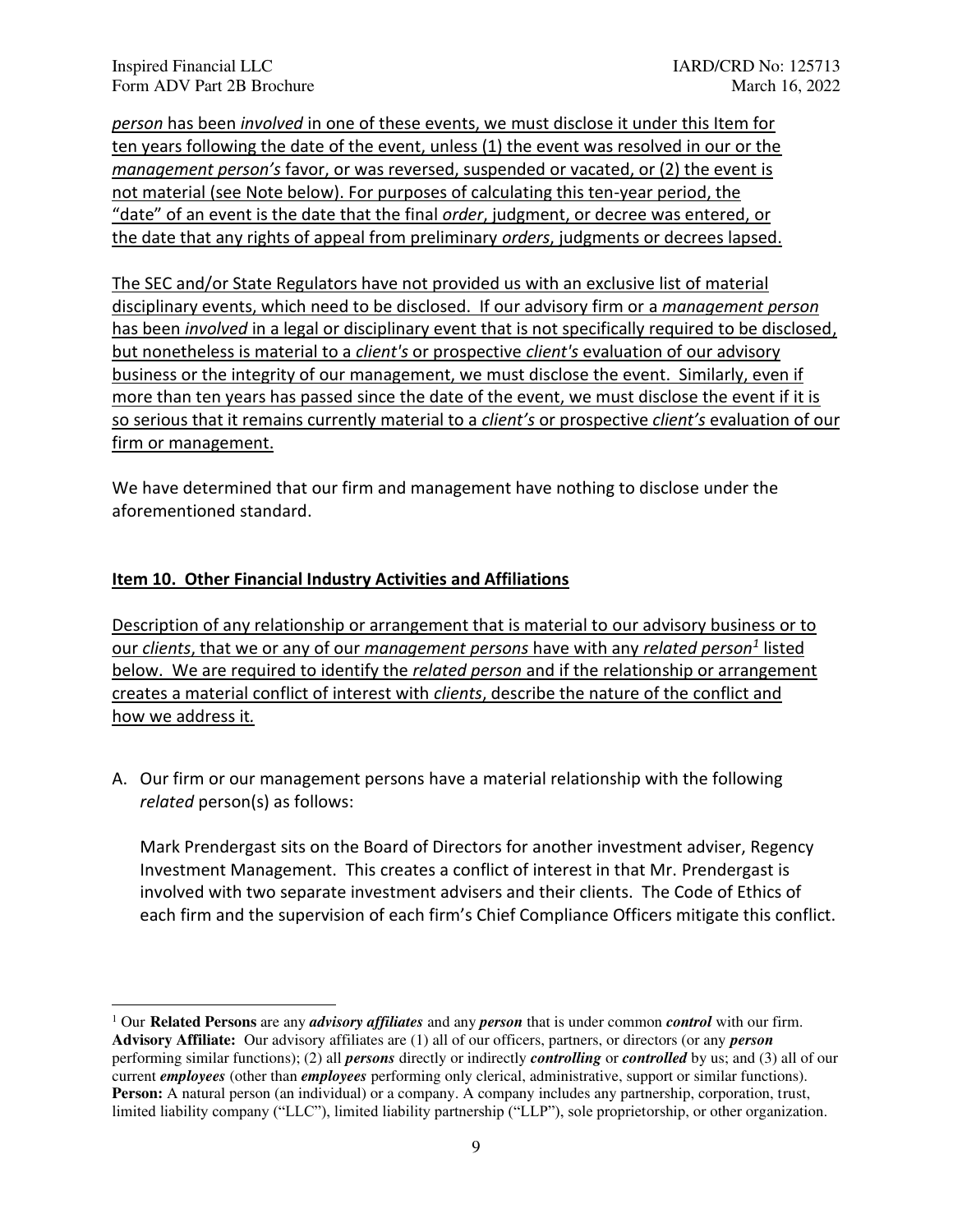B. If we recommend or select other investment advisers for our *clients* and we receive compensation directly or indirectly from those advisers, or we have other business relationships with those advisers, we are required to describe these practices and discuss the conflicts of interest these practices create and how we address them.

We have nothing to disclose in this regard.

### <span id="page-11-0"></span>**Item 11. Code of Ethics, Participation or Interest in Client Transactions and Personal Trading**

## A. Brief description of our Code of Ethics adopted pursuant to SEC rule 204A-1 and offer to provide a copy of our Code of Ethics to any *client* or prospective *client* upon request.

We recognize that the personal investment transactions of members and employees of our firm demand the application of a high Code of Ethics and require that all such transactions be carried out in a way that does not endanger the interest of any client. At the same time, we believe that if investment goals are similar for clients and for members and employees of our firm, it is logical and even desirable that there be common ownership of some securities.

Therefore, to prevent conflicts of interest, we have in place a set of procedures with respect to transactions effected by our members, officers and employees for their personal accounts<sup>2</sup>. To monitor compliance with our personal trading policy, we have a quarterly securities transaction reporting system for all of our associates.

Furthermore, our firm has established a Code of Ethics which applies to all our associated persons. An investment adviser is considered a fiduciary. As a fiduciary, it is always an investment adviser's responsibility to provide fair and full disclosure of all material facts and to act solely in the best interest of each of our clients. We have a fiduciary duty to all clients. Our fiduciary duty is considered the core underlying principle for our Code of Ethics which also includes Insider Trading and Personal Securities Transactions Policies and Procedures. We always require all of our supervised persons to conduct business with the highest level of ethical standards and to comply with all federal and state securities laws. Upon employment or affiliation and at least annually thereafter, all supervised persons will sign an acknowledgement that they have read, understand, and agree to comply with our Code of Ethics. Our firm and supervised persons must conduct business in an honest, ethical, and fair manner and avoid all circumstances that might negatively affect or appear to affect our duty of complete loyalty to all clients. This disclosure is provided to give all clients a summary of our Code of Ethics. However, if a client or a potential client wishes to review our Code of Ethics in its entirety, a copy will be provided promptly upon request.

<sup>2</sup> For purposes of the policy, our associate's personal account generally includes any account (a) in the name of our associate, his/her spouse, his/her minor children or other dependents residing in the same household, (b) for which our associate is a trustee or executor, or (c) which our associate controls, including our client accounts which our associate controls and/or a member of his/her household has a direct or indirect beneficial interest in.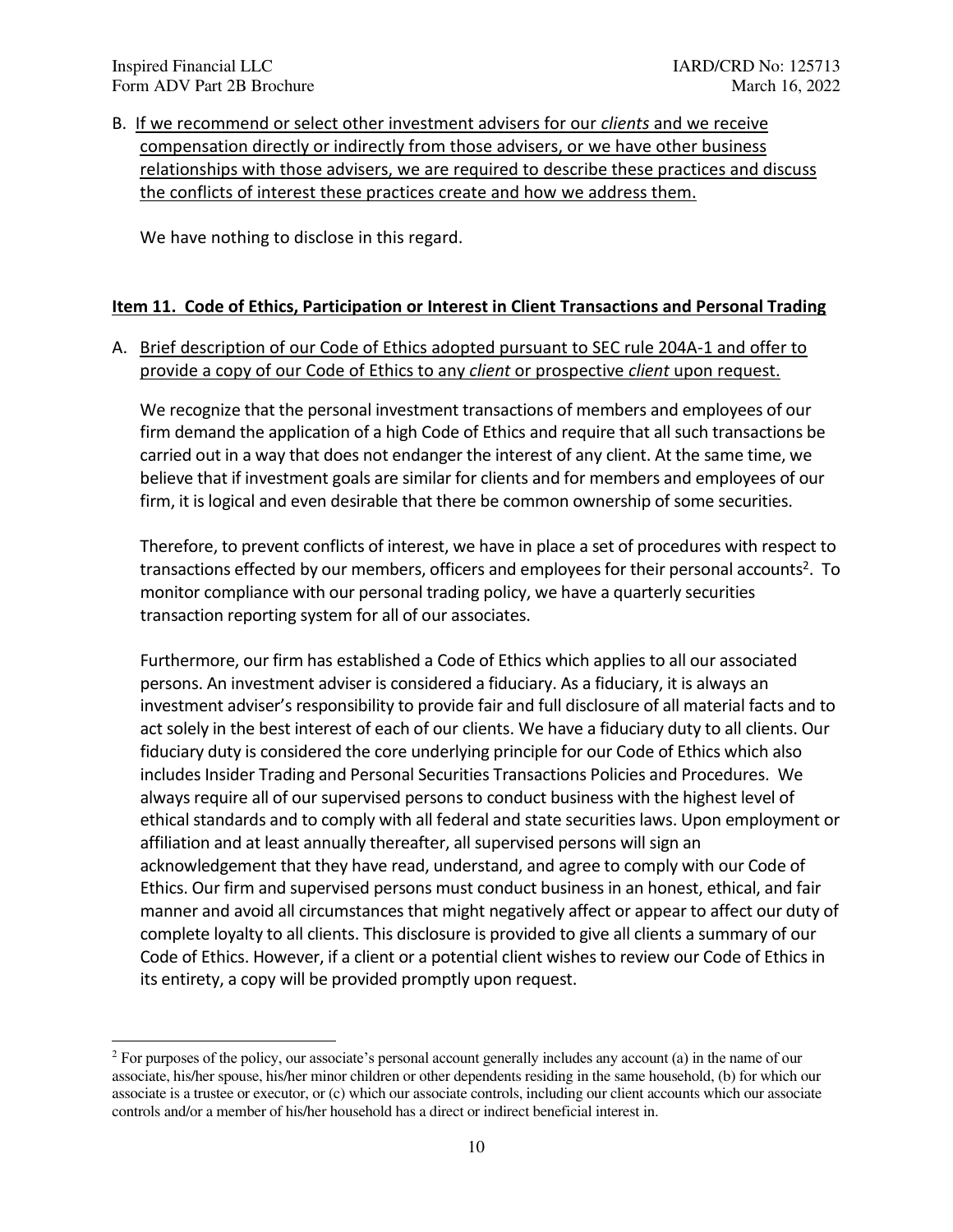B. If our firm or a *related person* invests in the same securities (or related securities, *e.g.*, warrants, options or futures) that our firm or a *related person* recommends to *clients*, we are required to describe our practice and discuss the conflicts of interest this presents and generally how we address the conflicts that arise in connection with personal trading.

See Item 11A of this Brochure.

C. If our firm or a *related person* recommends securities to *clients*, or buys or sells securities for *client* accounts, at or about the same time that you or a *related person* buys or sells the same securities for our firm's (or the *related person's* own) account, we are required to describe our practice and discuss the conflicts of interest it presents. We are also required to describe generally how we address conflicts that arise.

See Item 11A of this Brochure.

## <span id="page-12-0"></span>**Item 12. Brokerage Practices**

- A. Description of the factors that we consider in selecting or recommending broker-dealers for *client* transactions and determining the reasonableness of their compensation (*e.g.*, commissions).
	- 1. Research and Other Soft Dollar Benefits. If we receive research or other products or services other than execution from a broker-dealer or a third party in connection with *client* securities transactions ("soft dollar benefits"), we are required to disclose our practices and discuss the conflicts of interest they create. Please note that we must disclose all soft dollar benefits we receive, including, in the case of research, both proprietary research (created or developed by the broker-dealer) and research created or developed by a third party.

 Our firm has an arrangement with TD Ameritrade Institutional ("TD Ameritrade") which provides our firm with TD Ameritrade's "platform" services. The platform services include, among others, brokerage, custodial, administrative support, record keeping and related services that are intended to support our firm in conducting business and in serving the best interests of our clients but that may benefit our firm.

In addition, TD Ameritrade, may pay for a portion of the costs of our back-office service provider, Orion Advisor Services. We do not receive any direct compensation from TD Ameritrade and the fees that they pay to Orion Advisor Services directly benefit our clients.

a. Explanation of when we use *client* brokerage commissions (or markups or markdowns) to obtain research or other products or services, and how we receive a benefit because our firm does not have to produce or pay for the research, products or services.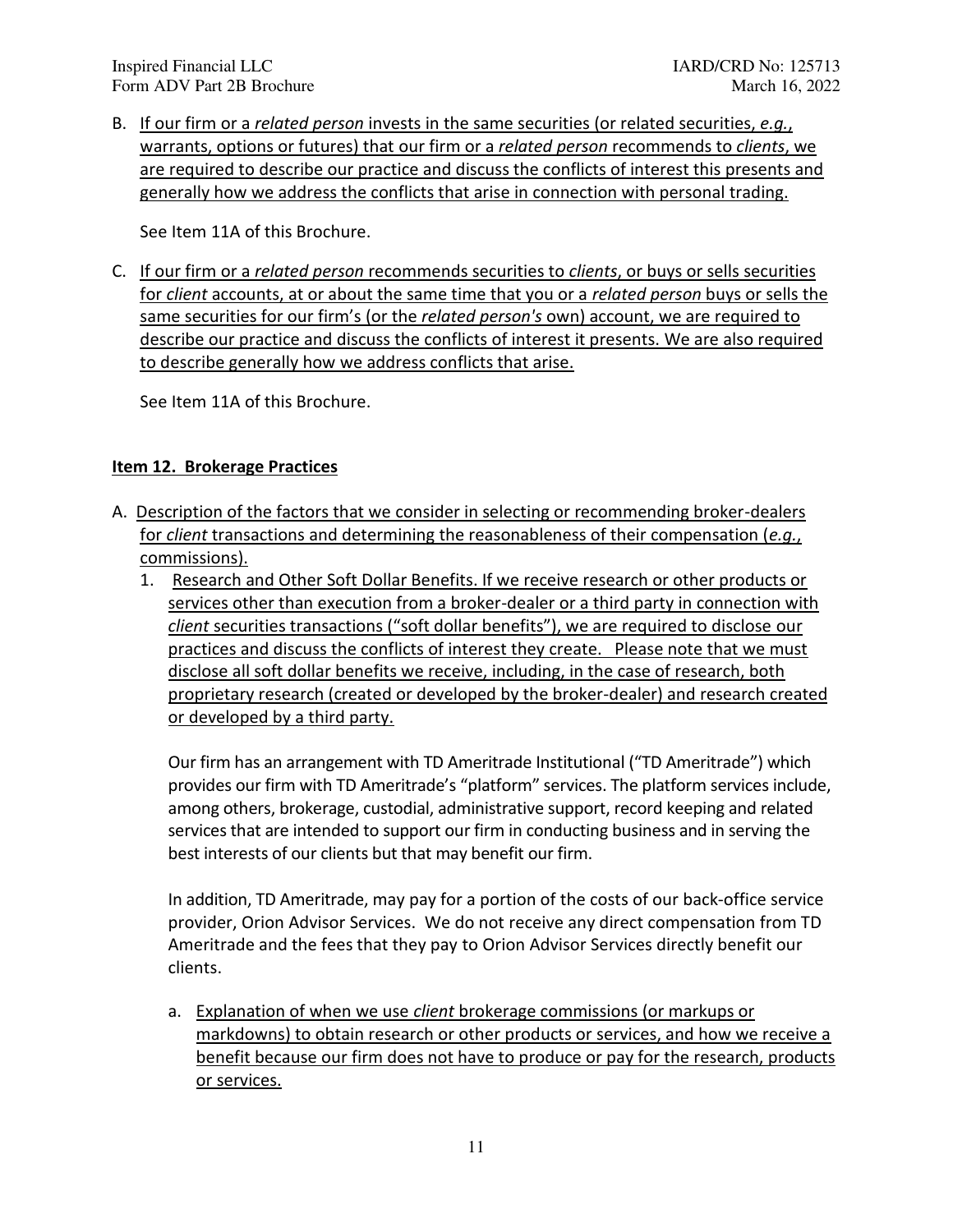As part of the arrangement described in Item 12.A.1., TD Ameritrade also makes certain research and brokerage services available at no additional cost to our firm. These services include research obtained by TD Ameritrade directly from independent research companies as selected by our firm (within specific parameters). Research products and services provided by TD Ameritrade to our firm may include research reports on recommendations or other information about particular companies or industries; economic surveys, data and analyses; financial publications; portfolio evaluation services; financial database software and services; computerized news and pricing services; quotation equipment for use in running software used in investment decision-making; and other products or services that provide lawful and appropriate assistance by TD Ameritrade to our firm in the performance of our investment decision-making responsibilities. The research and brokerage services are used by our firm to manage accounts for which we have investment discretion. Without this arrangement, our firm might be compelled to purchase the same or similar services at our own expense.

b. Incentive to select or recommend a broker-dealer based on our interest in receiving the research or other products or services, rather than on our *clients*' interest in receiving best execution.

 As a result of receiving the services discussed in 12.A.(1)a. of this Firm Brochure for no additional cost, we may have an incentive to continue to use or expand the use of TD Ameritrade's services. Our firm examined this potential conflict of interest when we chose to enter the relationship with TD Ameritrade and we have determined that the relationship is in the best interest of our firm's clients and satisfies our client obligations, including our duty to seek best execution.

 TD Ameritrade charges brokerage commissions and transaction fees for effecting certain securities transactions (i.e., transaction fees are charged for certain no-load mutual funds, commissions are charged for individual equity and debt securities transactions). TD Ameritrade enables us to obtain many no-load mutual funds without transaction charges and other no-load funds at nominal transaction charges. TD Ameritrade's commission rates are generally discounted from customary retail commission rates. However, the commission and transaction fees charged by TD Ameritrade may be higher or lower than those charged by other custodians and broker-dealers.

c. Causing *clients* to pay commissions (or markups or markdowns) higher than those charged by other broker-dealers in return for soft dollar benefits (known as payingup).

 Our clients may pay a commission to TD Ameritrade that is higher than another qualified broker dealer might charge to execute the same transaction where we determine in good faith that the commission is reasonable in relation to the value of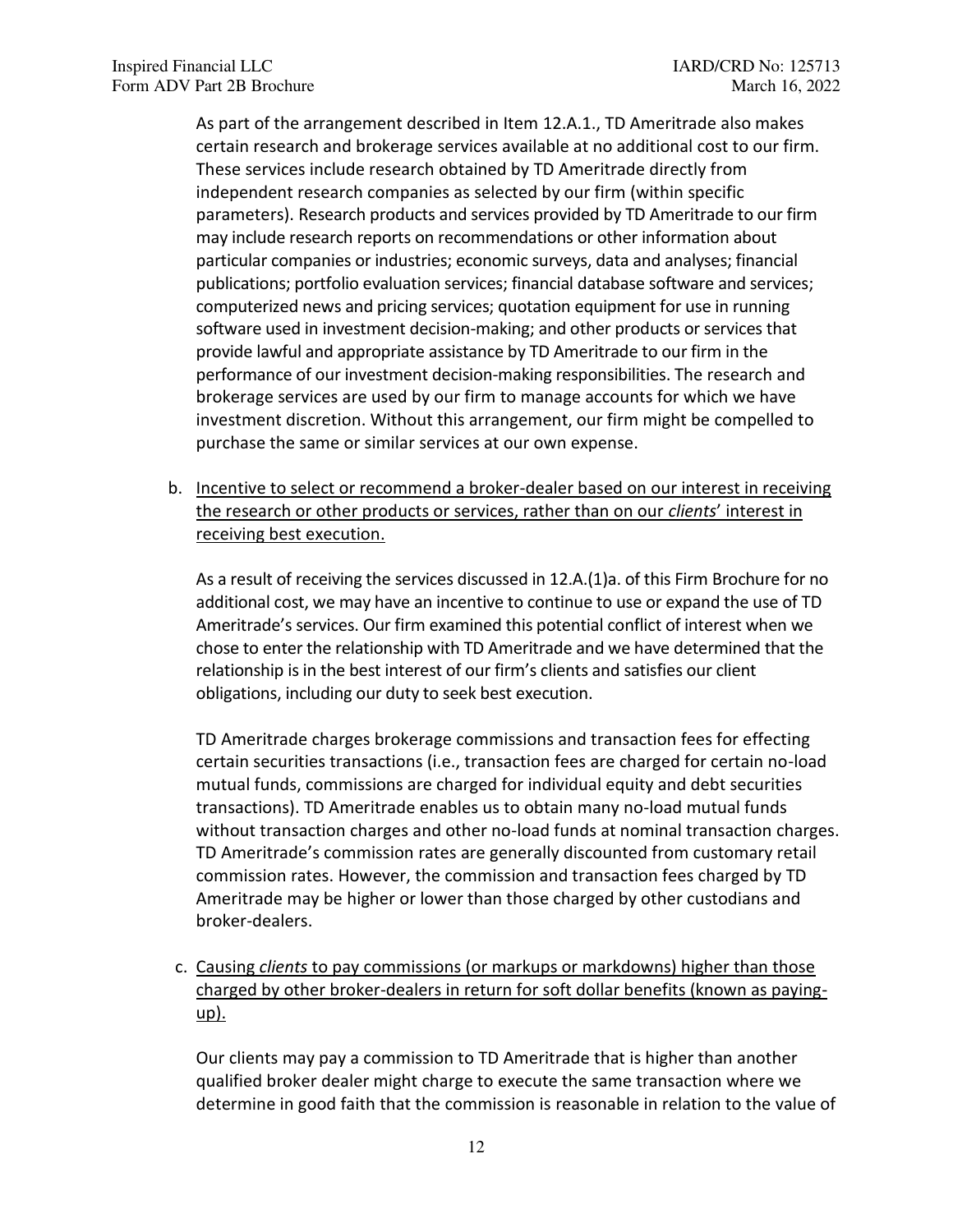the brokerage and research services received. In seeking best execution, the determinative factor is not the lowest possible cost, but whether the transaction represents the best qualitative execution, taking into consideration the full range of a broker-dealer's services, including the value of research provided, execution capability, commission rates, and responsiveness. Accordingly, although we will seek competitive rates, to the benefit of all clients, we may not necessarily obtain the lowest possible commission rates for specific client account transactions.

d. Disclosure of whether we use soft dollar benefits to service all of our *clients*' accounts, as well as whether we seek to allocate soft dollar benefits to *client*  accounts proportionately to the soft dollar credits the accounts generate.

The investment research products and services that may be obtained by our firm will generally be used to service all our clients.

2) Brokerage for *Client* Referrals. If we consider, in selecting or recommending brokerdealers, whether our firm or a *related person* receives *client* referrals from a brokerdealer or third party, we are required to disclose this practice and discuss the conflicts of interest it creates.

Our firm does not receive brokerage for client referrals.

- 3) Directed Brokerage.
	- a. If we routinely recommend, request or require that a *client* directs us to execute transactions through a specified broker-dealer, we are required to describe our practice or policy. Further, we must explain that not all advisers require their *clients*  to direct brokerage. If our firm and the broker-dealer are affiliates or have another economic relationship that creates a material conflict of interest, we are further required to describe the relationship and discuss the conflicts of interest it presents by explaining that through the direction of brokerage we may be unable to achieve best execution of *client* transactions, and that this practice may cost our *clients* more money.

In certain instances, clients may seek to limit or restrict our discretionary authority in making the determination of the brokers with whom orders for the purchase or sale of securities are placed for execution, and the commission rates at which such securities transactions are executed. Any such client direction must be in writing (often through our advisory agreement) and may contain a representation from the client that the arrangement is permissible under its governing laws and documents, if this is relevant.

We provide appropriate disclosure in writing to clients who direct trades to brokers, that with respect to their directed trades, they will be treated as if they have retained the investment discretion that we otherwise would have in selecting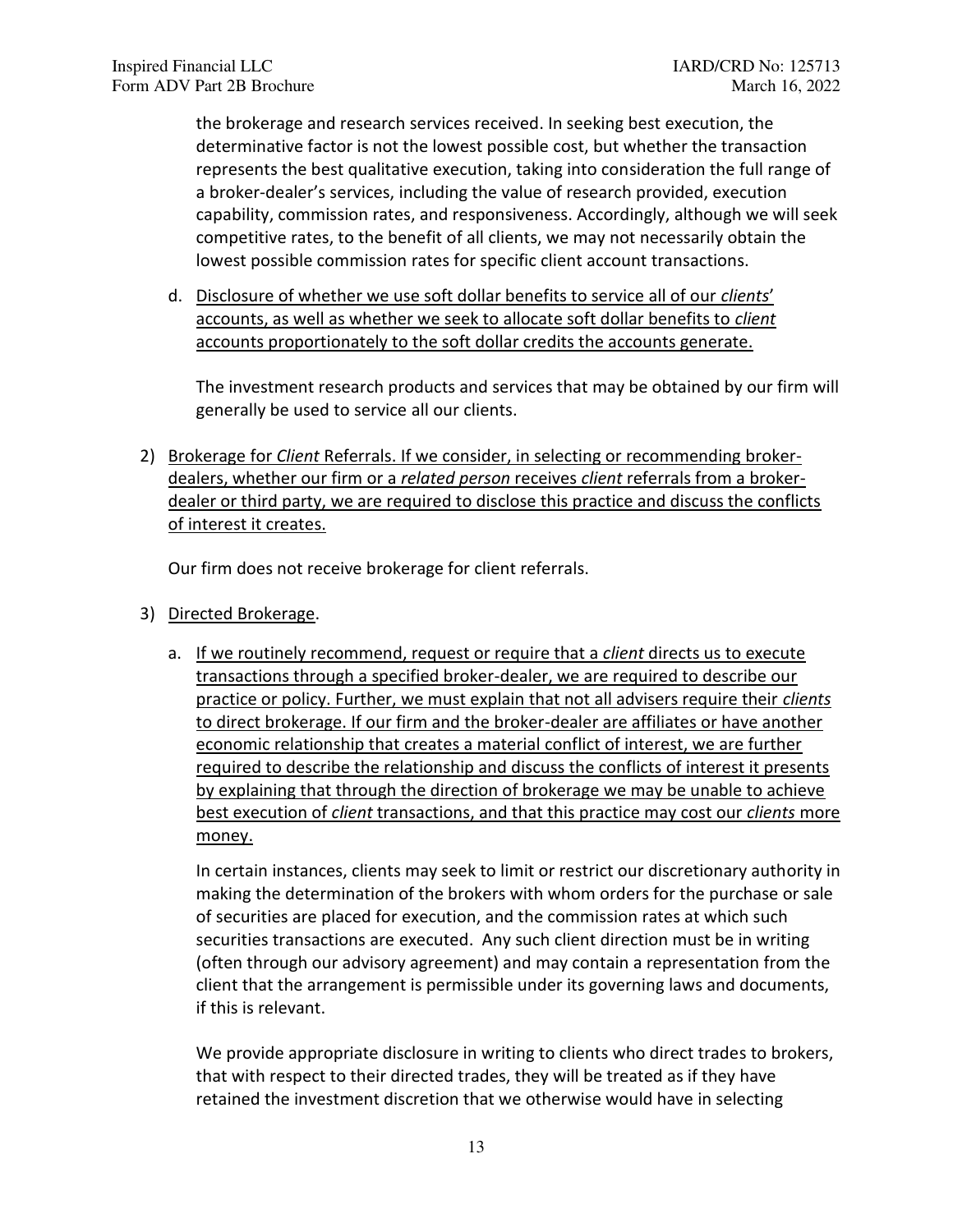brokers to execute transactions and in negotiating commissions and that such direction may adversely affect our ability to obtain best price and execution. In addition, we will inform you in writing that your trade orders may not be aggregated with other clients' orders and that direction of brokerage may hinder best execution.

## **Special Considerations for ERISA Clients**

A retirement or ERISA plan client may direct all or part of portfolio transactions for its account through a specific broker or dealer to obtain goods or services on behalf of the plan. Such direction is permitted provided that the goods and services provided are reasonable expenses of the plan incurred in the ordinary course of its business for which it otherwise would be obligated and empowered to pay. ERISA prohibits directed brokerage arrangements when the goods or services purchased are not for the exclusive benefit of the plan. Consequently, we will request that plan sponsors who direct plan brokerage provide us with a letter documenting that this arrangement will be for the exclusive benefit of the plan.

b. If we permit a *client* to direct brokerage, we are required to describe our practice. If applicable, we must also explain that we may be unable to achieve best execution of your *transactions*. Directed brokerage may cost *clients* more money. For example, in a directed brokerage account, you may pay higher brokerage commissions because we may not be able to aggregate orders to reduce transaction costs, or you may receive less favorable prices on transactions.

See Item 12.A.3. of this Brochure.

B. Discussion of whether, and under what conditions, we aggregate the purchase or sale of securities for various *client* accounts in quantities sufficient to obtain reduced transaction costs (known as bunching). If we do not bunch orders when we have the opportunity to do so, we are required to explain our practice and describe the costs to *clients* of not bunching.

We perform investment management services for various clients. There are occasions on which portfolio transactions may be executed as part of concurrent authorizations to purchase or sell the same security for numerous accounts served by our firm, which involve accounts with similar investment objectives. Although such concurrent authorizations potentially could be either advantageous or disadvantageous to any one or more accounts, they are executed only when we believe that to do so will be in the best interest of the impacted accounts. When such concurrent authorizations occur, the objective is to allocate the executions in a manner which is deemed equitable to the accounts involved. In any given situation, we attempt to allocate trade executions in the most equitable manner possible, taking into consideration client objectives, current asset allocation and availability of funds using price averaging, proration and consistently non-arbitrary methods of allocation.

### <span id="page-15-0"></span>**Item 13. Review of Accounts**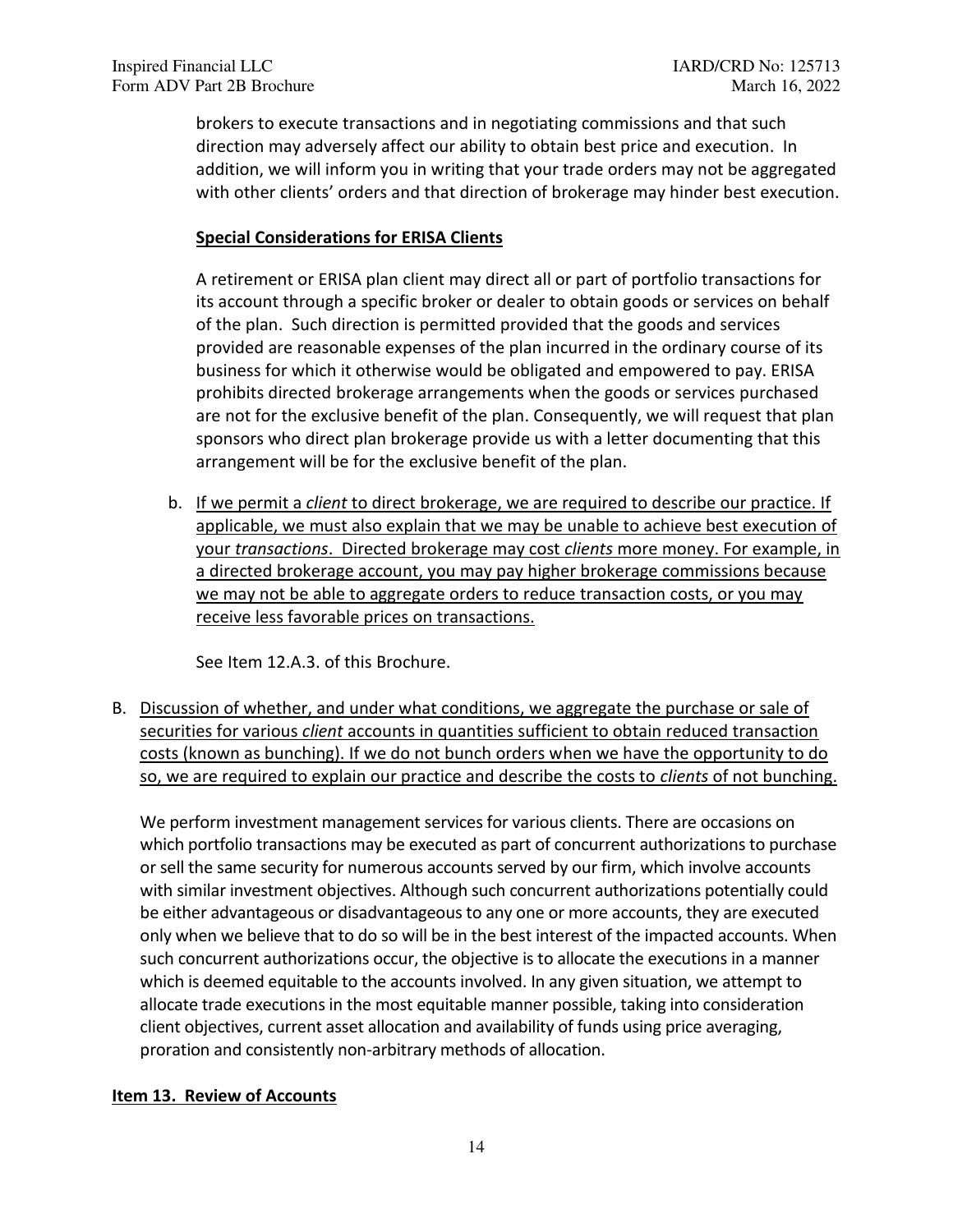A. Review of *client* accounts, along with a description of the frequency and nature of our review, and the titles of our *employees* who conduct the review.

We review accounts on at least a quarterly basis for our clients subscribing to the following services: Wealth Management. The nature of these reviews is to learn whether clients' accounts are aligned with their investment objectives, appropriately positioned based on market conditions and investment policies, if applicable. Evelyn Zohlen, President and Chief Compliance Officer, reviews all client accounts.

B. Review of *client* accounts on other than a periodic basis, along with a description of the factors that trigger a review.

We may review client accounts more frequently than described above. Among the factors which may trigger an off-cycle review are major market or economic events, the client's life events, requests by the client, etc.

C. Description of the content and indication of the frequency of written or verbal regular reports we provide to *clients* regarding their accounts.

We provide written reports to clients on a quarterly basis. Additional verbal reports to clients take place on at least an annual basis when we meet with clients who subscribe to the following: Wealth Management Service.

# <span id="page-16-0"></span>**Item 14. Client Referrals and Other Compensation**

A. If someone who is not a *client* provides an economic benefit to our firm for providing investment advice or other advisory services to our *clients*, we must generally describe the arrangement. For purposes of this Item, economic benefits include any sales awards or other prizes.

Except for the arrangements outlined in Item 12 of this brochure, we have no additional arrangements to disclose.

B. If our firm or a *related person* directly or indirectly compensates any *person* who is not our *employee* for *client* referrals, we are required to describe the arrangement and the compensation.

We do not pay referral fees (non-commission based) to independent solicitors (nonregistered representatives) for the referral of their clients to our firm in accordance with Rule 206 (4)-3 of the Investment Advisers Act of 1940.

# <span id="page-16-1"></span>**Item 15. Custody**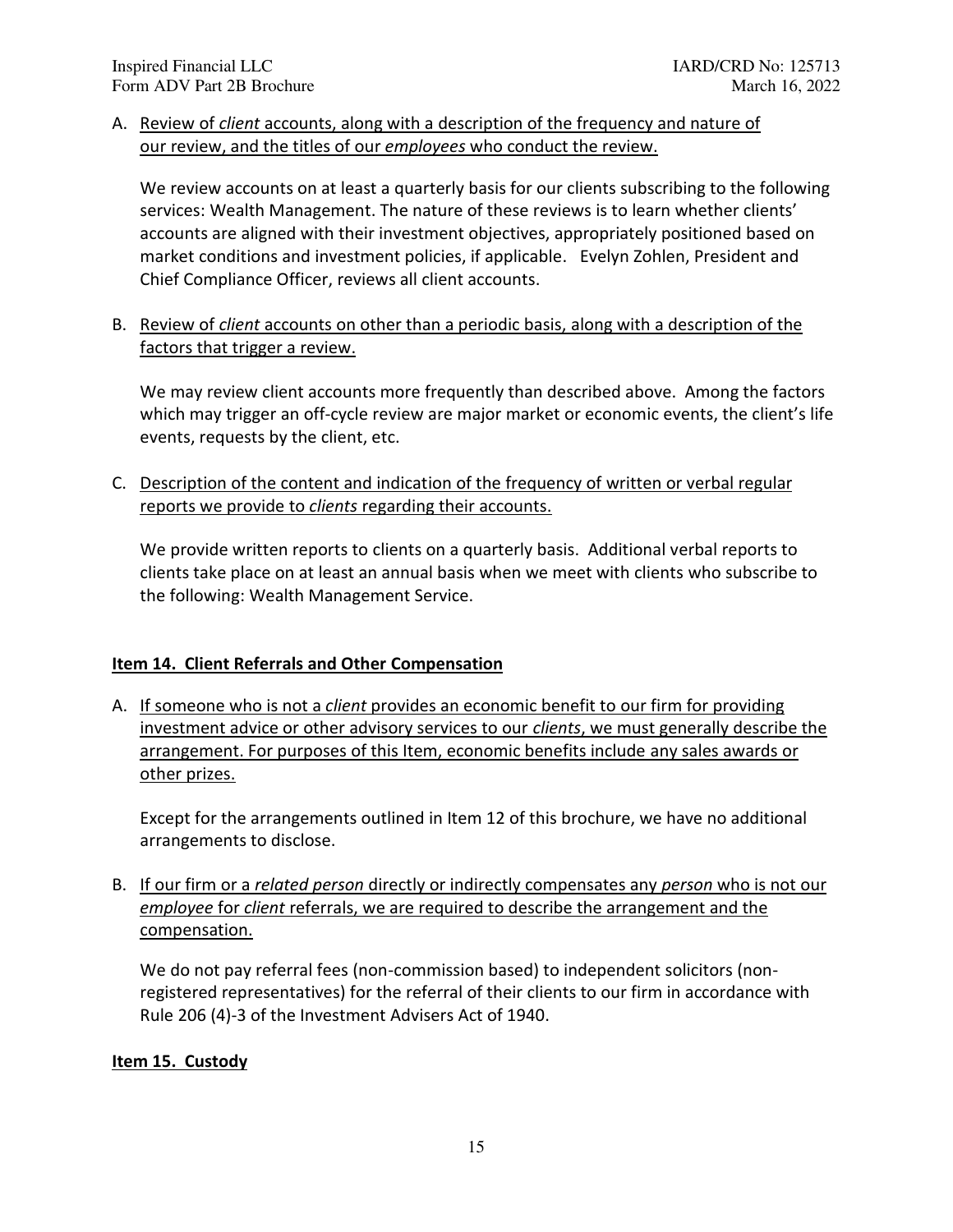A. If we have *custody* of *client* funds or securities and a qualified custodian as defined in SEC rule 206(4)-2 or similar state rules (for example, a broker-dealer or bank) does not send account statements with respect to those funds or securities directly to our *clients*, we must disclose that we have *custody* and explain the risks that you will face because of this.

All our clients receive at least quarterly account statements directly from their custodians. Upon opening an account with a qualified custodian on a client's behalf, we promptly notify the client in writing of the qualified custodian's contact information. If we decide to also send account statements to clients, such notice and account statements include a legend that recommends that the client compare the account statements received from the qualified custodian with those received from our firm.

B. If we have *custody* of *client* funds or securities and a qualified custodian sends quarterly, or more frequent, account statements directly to our *clients*, we are required to explain that you will receive account statements from the broker-dealer, bank, or other qualified custodian and that you should carefully review those statements.

We encourage our clients to raise any questions with us about the custody, safety or security of their assets. Our custodians will send you independent account statements listing your account balance(s), transaction history and any advisory fee debits or other fees taken out of your account.

# <span id="page-17-0"></span>**Item 16. Investment Discretion**

If we accept *discretionary authority* to manage securities accounts on behalf of *clients*, we are required to disclose this fact and describe any limitations our *clients* may place on our authority. The following procedures are followed before we assume this authority:

Our clients need to sign a discretionary investment advisory agreement with our firm for the management of their account. This type of agreement only applies to our Wealth Management clients. We do not take or exercise discretion with respect to our other clients.

# <span id="page-17-1"></span>**Item 17. Voting Client Securities**

If we have, or will accept, proxy authority to vote *client* securities, we must briefly describe our voting policies and procedures, including those adopted pursuant to SEC Rule 206(4)-6.

We do not and will not accept the proxy authority to vote client securities. Clients will receive proxies or other solicitations directly from their custodian or a transfer agent. If proxies are sent to our firm, we will forward them on to you and ask the party who sent them to mail them directly to you in the future. Clients may call, write or email us to discuss questions they may have about a proxy vote or other solicitation.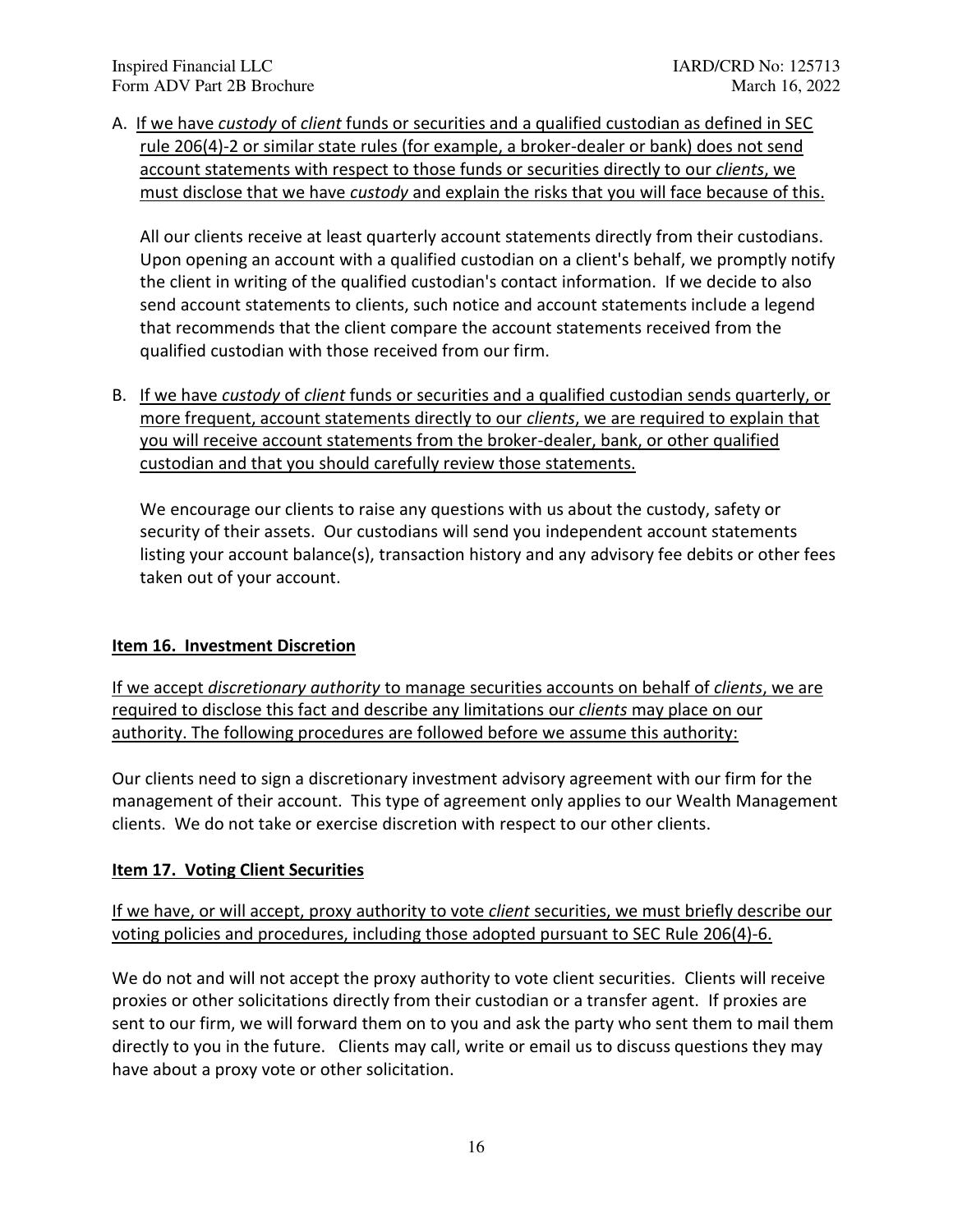### <span id="page-18-0"></span>**Item 18. Financial Information**

A. If we require or solicit prepayment of more than \$1,200 in fees per *client*, six months or more in advance, we must include a balance sheet for our most recent fiscal year.

We do not require nor do we solicit prepayment of more than \$1,200 in fees per *client* six months or more in advance, therefore we have not included a balance sheet for our most recent fiscal year.

B. If we are an SEC-registered adviser and have *discretionary authority* or *custody* of *client*  funds or securities, or we require or solicit prepayment of more than \$1,200 in fees per *client*, six months or more in advance, we must disclose any financial condition that is reasonably likely to impair our ability to meet contractual commitments to *clients*.

We have nothing to disclose in this regard.

C. If we have been the subject of a bankruptcy petition at any time during the past ten years, we must disclose this fact, the date the petition was first brought, and the current status.

We have nothing to disclose in this regard.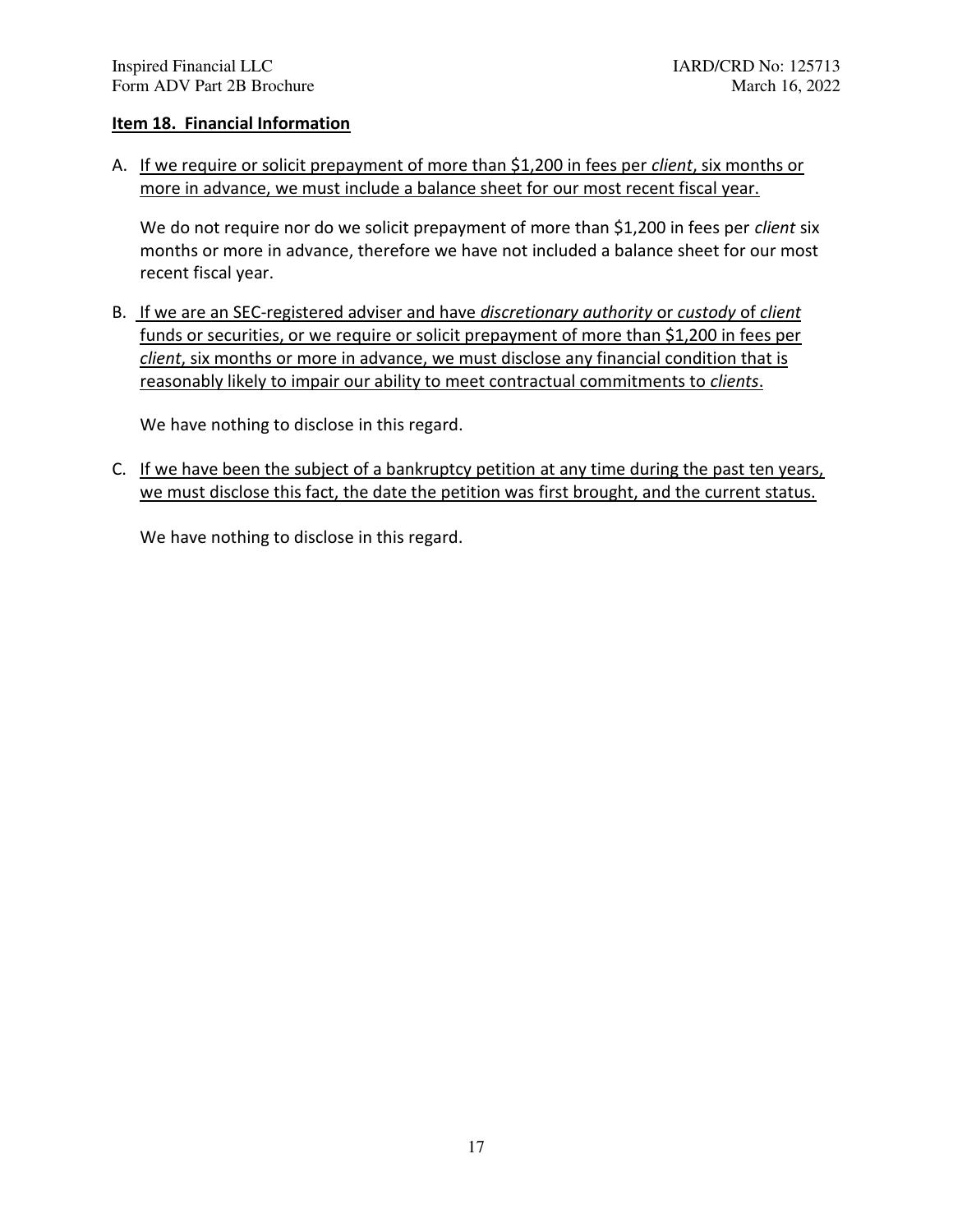# **BUSINESS CONTINUITY PLAN**

<span id="page-19-0"></span>The Adviser has a Business Continuity Plan in place that provides detailed steps to mitigate and recover from the loss of office space, communications, services or key people.

## <span id="page-19-1"></span>**1. Disasters**

The Business Continuity Plan covers natural disasters such as severe storms, earthquakes flooding. The Plan covers man-made disasters such as loss of electrical power, loss of water pressure, fire, bomb threat, nuclear emergency, chemical event, biological event, Internet outage, railway accident and aircraft accident. Electronic files are backed up daily and archived offsite.

## <span id="page-19-2"></span>**2. Alternate Offices**

Alternate offices are identified to support ongoing operations in the event the main office is unavailable. It is our intention to contact all clients within five days of a disaster that dictates moving our office to an alternate location.

## <span id="page-19-3"></span>**3. Summary of Business Continuity Plan**

A summary of the business continuity plan is available upon request to Inspired Financial's Chief Compliance Officer, Evelyn Zohlen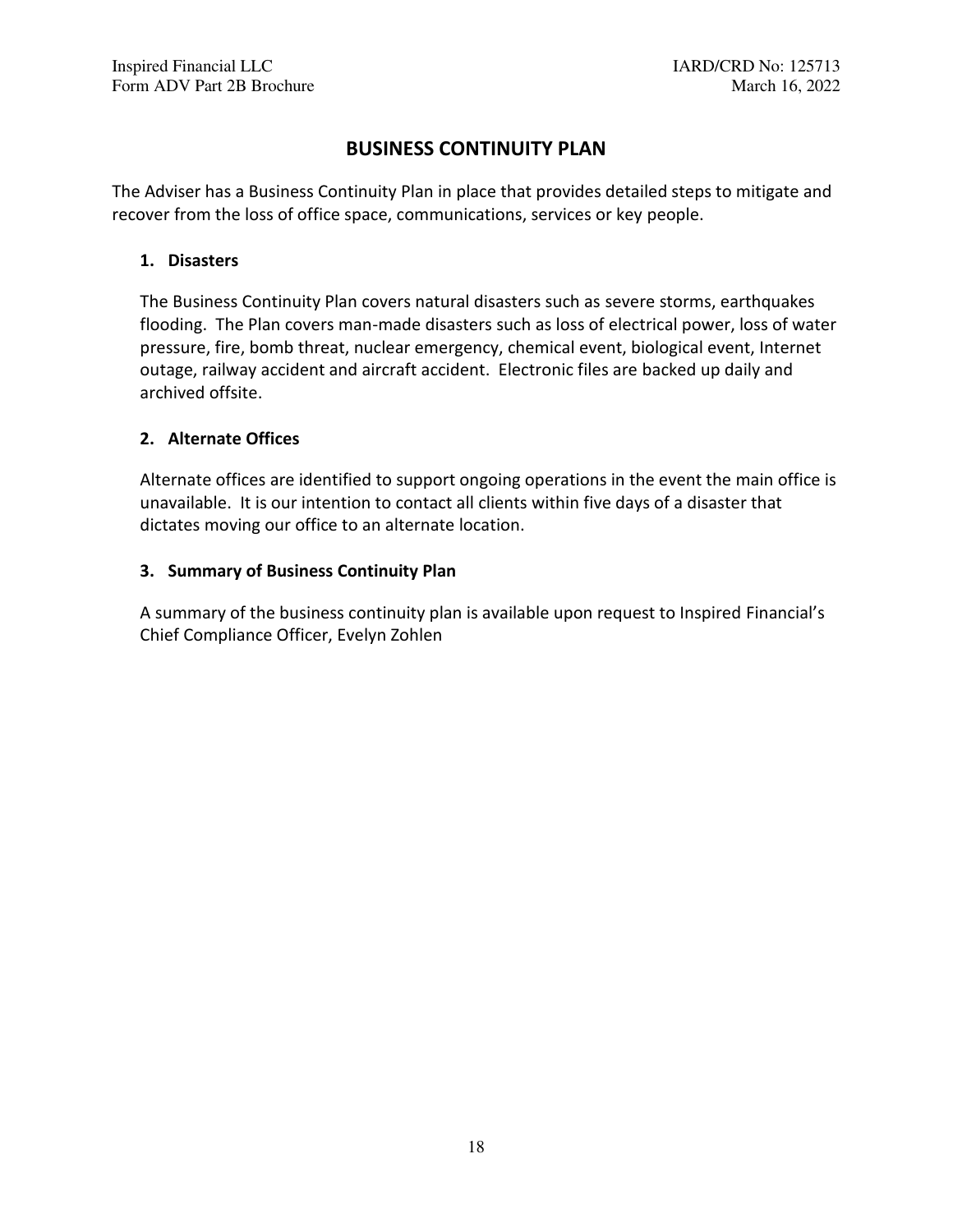# **PRIVACY POLICY**

### <span id="page-20-1"></span><span id="page-20-0"></span>**1. Information Security**

The Adviser maintains an information security program to reduce the risk that your personal and confidential information may be breached.

### <span id="page-20-2"></span>**2. Privacy Policy**

Below is a summary of the Adviser's Privacy Policy regarding client personal information. A complete version of the Privacy Policy is contained in your client advisory agreement and may be obtained by contacting the Compliance Officer of the Adviser.

The Adviser:

- a) Collects non-public personal information about its clients from the following sources:
	- Information received from clients on applications or other forms;
	- Information about clients' transactions with the Adviser, its affiliates and others;
	- Information received from our correspondent clearing broker with respect to client accounts;
	- Medical information submitted as part of an insurance application for a traditional life or variable life policy; and
	- Information received from service bureaus or other third parties.
- b) Will not share such information with any affiliated or nonaffiliated third party except:
	- When necessary to complete a transaction in a customer account, such as with the clearing firm or account custodians;
	- When required to maintain or service a customer account;
	- To resolve customer disputes or inquiries;
	- With persons acting in a fiduciary or representative capacity on behalf of the customer;
	- With rating agencies, persons assessing compliance with industry standards, or to the attorneys, accountants and auditors of the firm;
	- In connection with a sale or merger of The Adviser's business;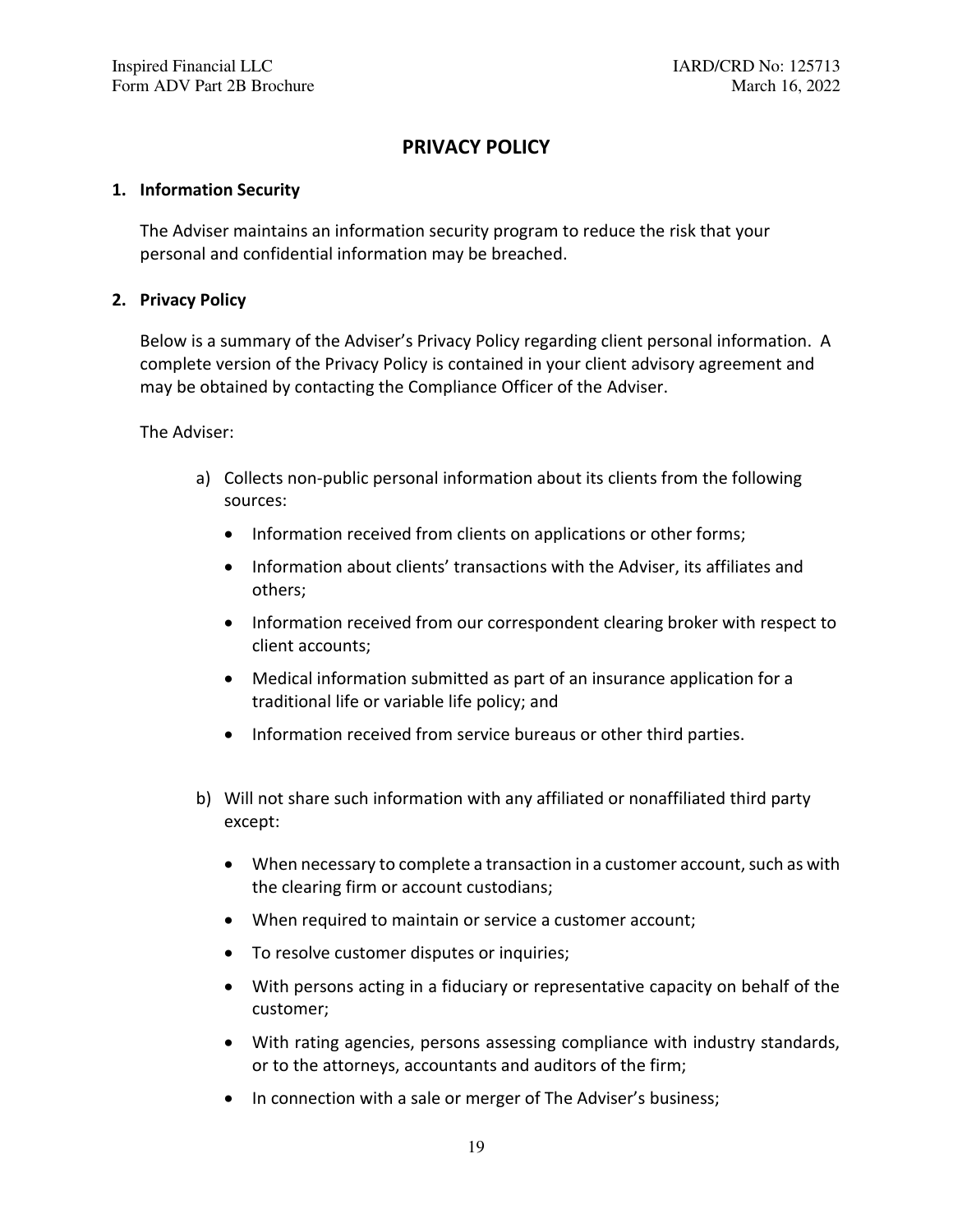- To protect against or prevent actual or potential fraud, identity theft, unauthorized transactions, claims or other liability;
- To comply with federal, state or local laws, rules and other applicable legal requirements;
- In connection with a written agreement to provide investment management or advisory services when the information is released for the sole purpose of providing the products or services covered by the agreement;
- In any circumstances with the customer's instruction or consent.
- c) Restricts access to confidential client information to individuals who are authorized to have access to confidential client information and need to know that information to provide services to clients.
- d) Maintains physical, electronic and procedural security measures that comply with applicable state and federal regulations to safeguard confidential client information.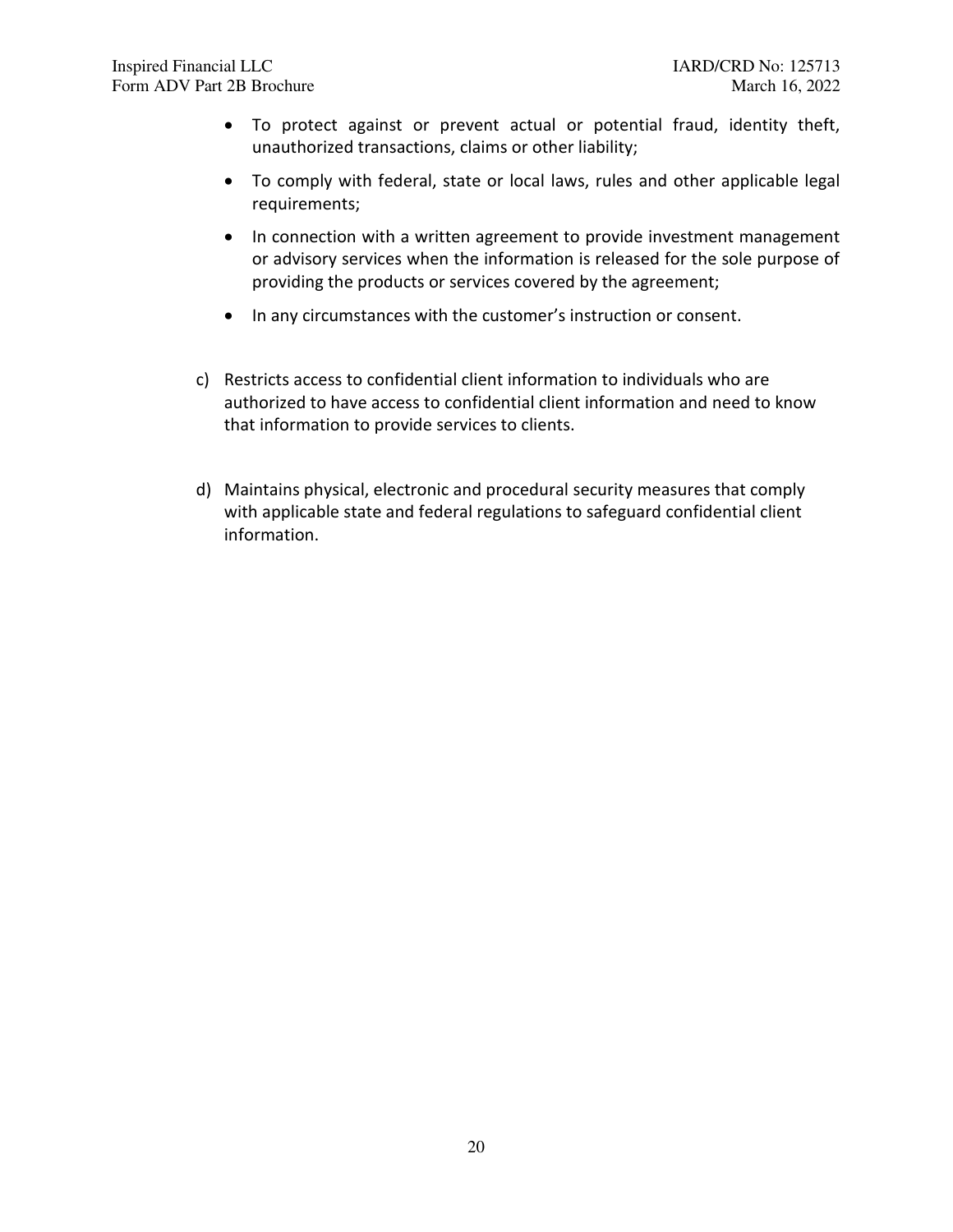IARD/CRD No: 125713<br>
Form ADV Part 2B Brochure March 16, 2022 Form ADV Part 2B Brochure

# **ITEM 1: Cover Page for PART 2B OF FORM ADV: BROCHURE SUPPLEMENT DATED March 2022**

# **INSPIRED FINANCIAL, LLC DBA INSPIRED FINANCIAL 5011 ARGOSY AVENUE, SUITE 7 HUNTINGTON BEACH, CA 92649**

## **FIRM CONTACT: EVELYN ZOHLEN, CHIEF COMPLIANCE OFFICER**

**FIRMS WEBSITE ADDRESS: WWW.INSPIREDFINANCIAL.BIZ** 

**This brochure supplement provides information about Ms. Zohlen that supplements our brochure. You should have received a copy of that brochure. Please contact Ms. Zohlen if you did not receive Inspired Financial, LLC's brochure or if you have any questions about the contents of this supplement.** 

**Additional information about Evelyn Zohlen is available on the SEC's website at [www.adviserinfo.sec.gov.](http://www.adviserinfo.sec.gov/)**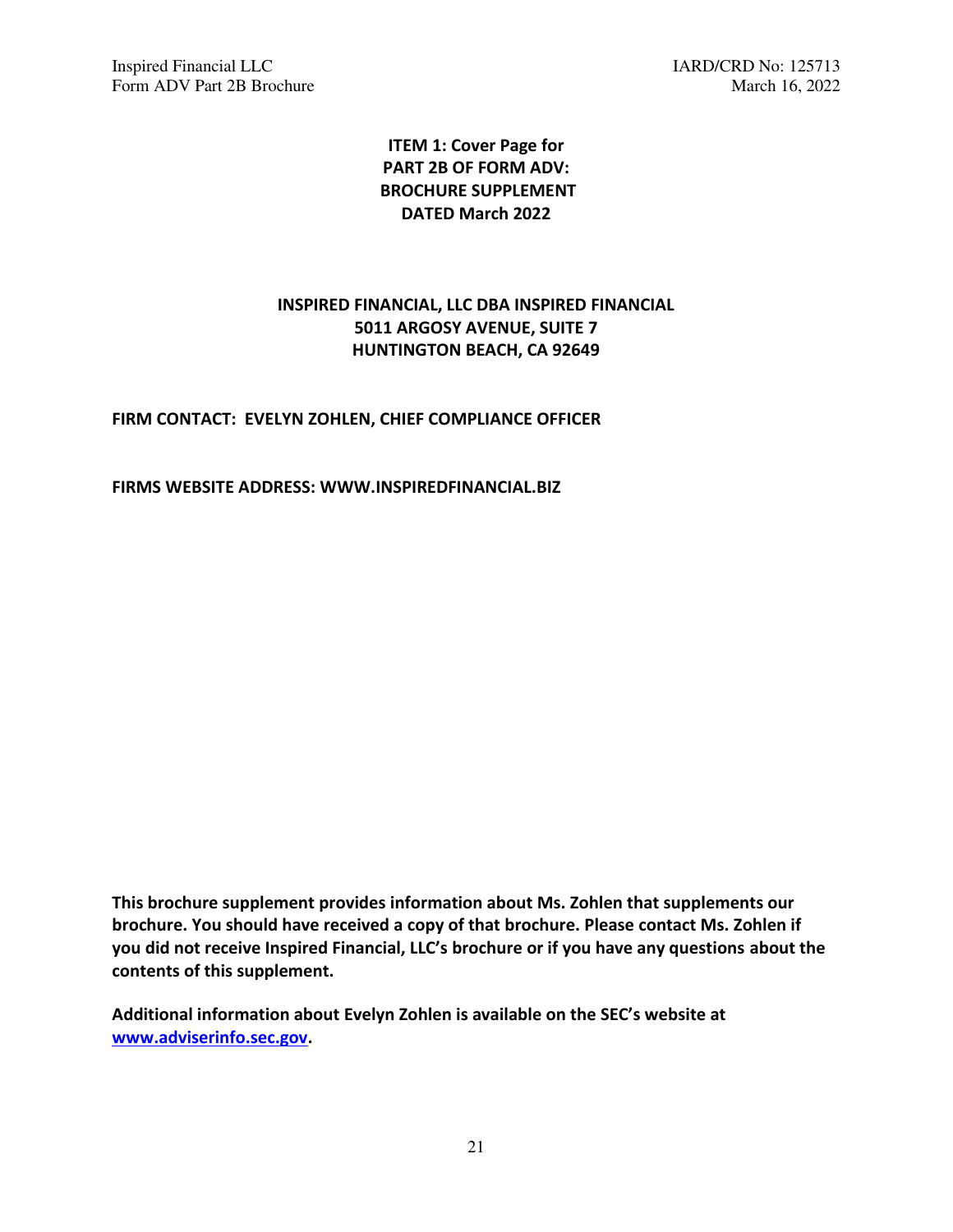### **Item 2 Educational Background and Business Experience**

We are required to disclose the following information about Ms. Zohlen:

### *Evelyn Zohlen*

**Year of Birth:** 1966

### **Education:**

University of Texas – B.A. Spanish, minor Business Joint Military Intelligence College – M.S. Strategic Intelligence Villanova University – M.B.A Concentration in Finance

**Licenses:** 

Certified Financial Planner™ designee – 2003

### **Business Background (for the past 5 years):**

Inspired Financial LLC, President, July 2002—Present The Vanguard Group, Relationship Manager, April 1998—July 2002

### **Item 3 Disciplinary Information**

If there are legal or disciplinary events material to your evaluation of Ms. Zohlen, we are required to disclose all material facts regarding those events. <sup>3</sup>

We have nothing to disclose in this regard.

### **Item 4 Other Business Activities**

A. If Ms. Zohlen is actively engaged in any *investment-related* business or occupation, including if Ms. Zohlen is registered, or has an application pending to register, as a broker-dealer, registered representative of a broker-dealer, futures commission merchant ("FCM"), commodity pool operator ("CPO"), commodity trading advisor ("CTA"), or an associated

<sup>&</sup>lt;sup>3</sup> Note: Our firm may, under certain circumstances, rebut the presumption that a disciplinary event is material. If an event is immaterial, we are not required to disclose it. When we review a legal or disciplinary event involving Ms. Zohlen to determine whether it is appropriate to rebut the presumption of materiality, we consider all of the following factors: (1) the proximity of Ms. Zohlen to the advisory function; (2) the nature of the infraction that led to the disciplinary event; (3) the severity of the disciplinary sanction; and (4) the time elapsed since the date of the disciplinary event. If we conclude that the materiality presumption has been overcome, we prepare and maintain a file memorandum of our determination in our records. We follow SEC rule 204-2(a)(14)(iii) and similar state rules.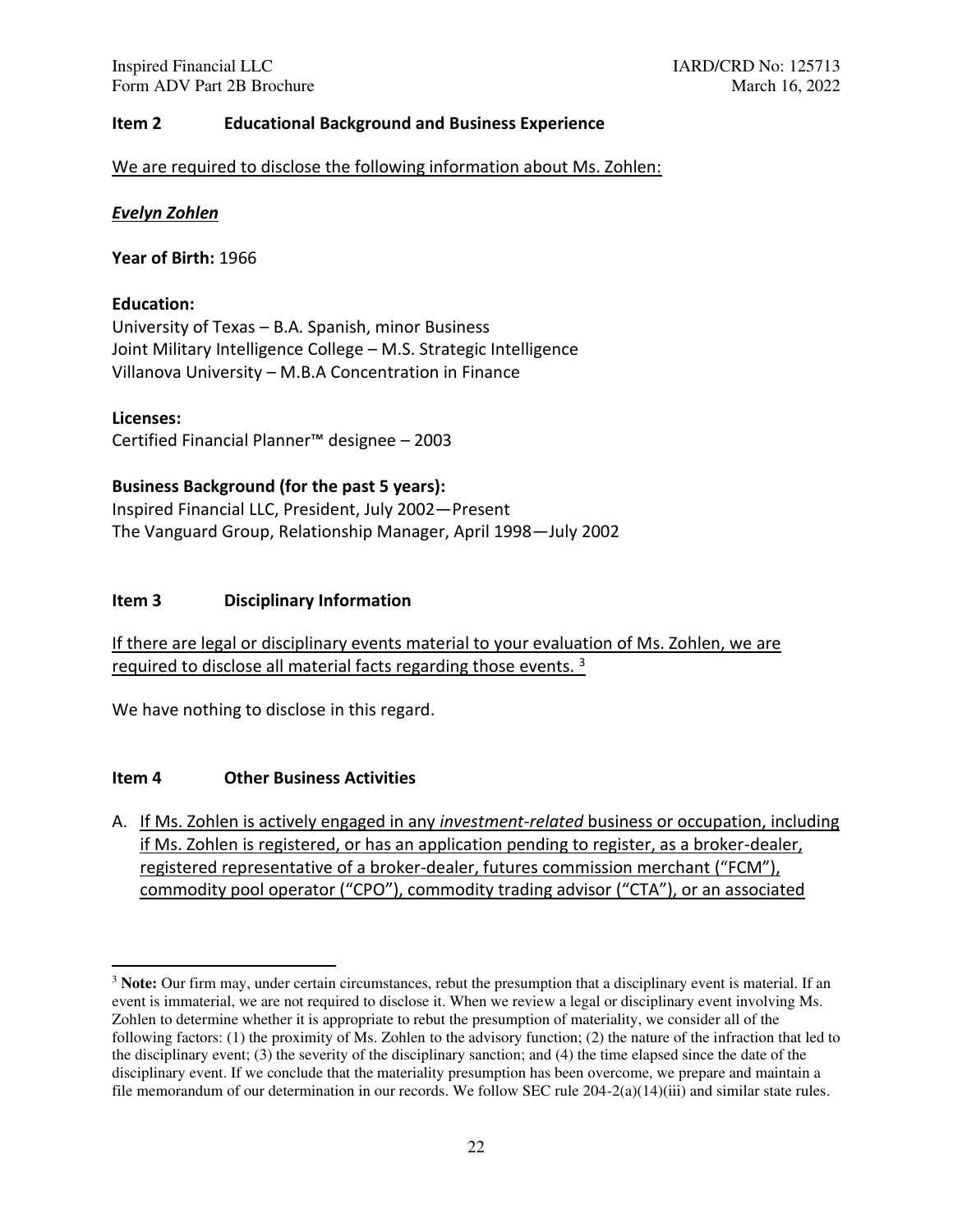*person* of an FCM, CPO, or CTA, we are required to disclose this fact and describe the business relationship, if any, between the advisory business and the other business.

We have nothing to disclose in this regard.

1. If a relationship between the advisory business and Ms. Zohlen's other financial industry activities creates a material conflict of interest with you, the SEC requires us to describe the nature of the conflict and generally how we address it.

We have nothing to disclose in this regard.

2. If Ms. Zohlen receives commissions, bonuses or other compensation based on the sale of securities or other investment products, including as a broker-dealer or registered representative, and including distribution or service ("trail") fees from the sale of mutual funds, we have to disclose this fact. If this compensation is not cash, we are required to explain what type of compensation Ms. Zohlen receives. We must explain that this practice gives Ms. Zohlen an incentive to recommend investment products based on the compensation received, rather than on your needs.

We have nothing to disclose in this regard.

B. If Ms. Zohlen is actively engaged in any business or occupation for compensation not discussed in response to Item 4.A, above, and the other business activity or activities provide a substantial source of Ms. Zohlen's income or involve a substantial amount of Ms. Zohlen's time, we are required to disclose this fact and must describe the nature of that business. If the other business activities represent less than 10 percent of Ms. Zohlen's time and income, we may presume that they are not substantial.

We have nothing to disclose in this regard.

### **Item 5 Additional Compensation**

If someone who is not a *client* provides an economic benefit to Ms. Zohlen for providing advisory services, we are required to generally describe the arrangement. For purposes of this Item, economic benefits include sales awards and other prizes, but do not include Ms. Zohlen's regular salary. Any bonus that is based, at least in part, on the number or amount of sales, *client* referrals, or new accounts should be considered an economic benefit, but other regular bonuses should not.

We have nothing to disclose in this regard.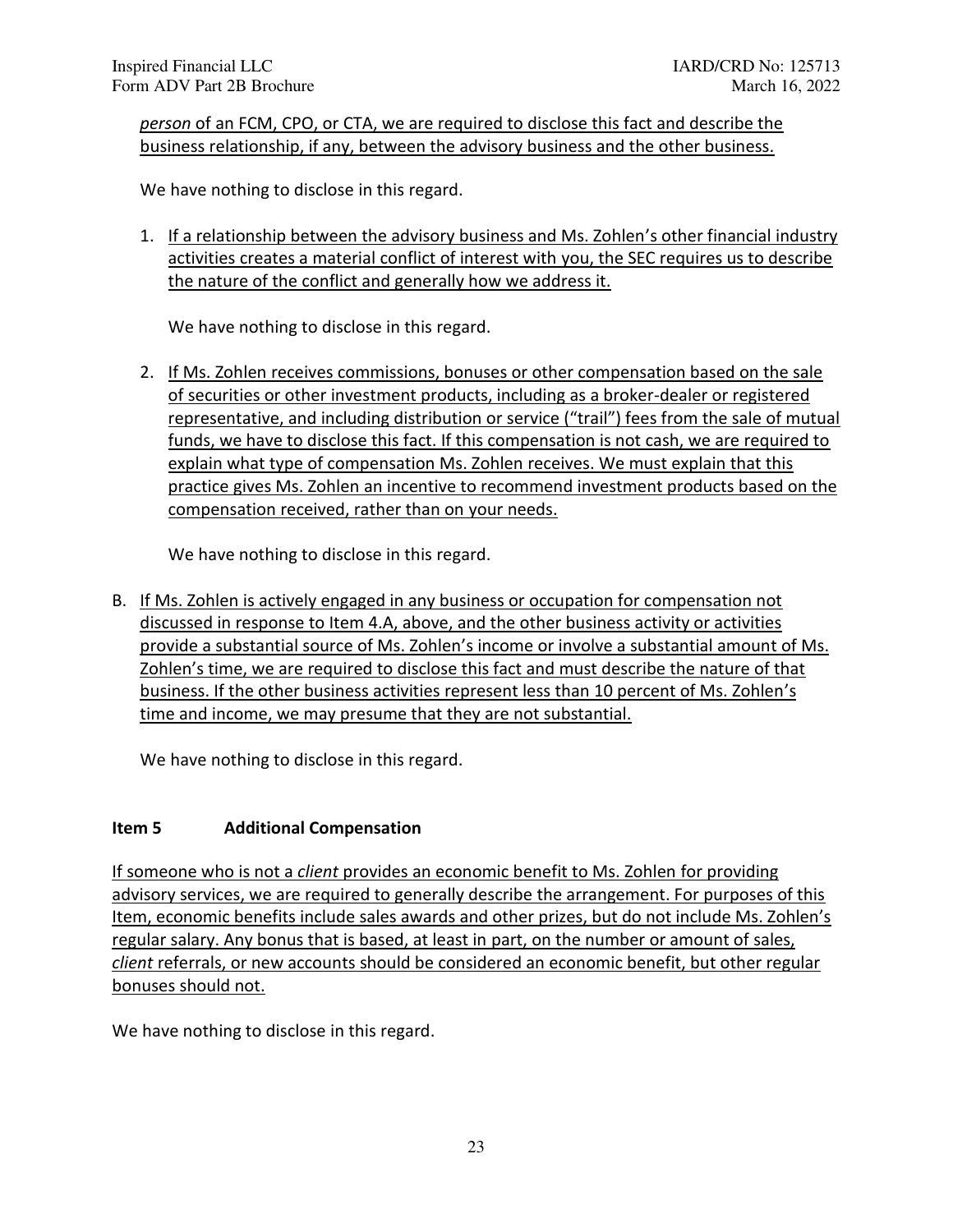### **Item 6 Supervision**

We are required to explain how we *supervise* Ms. Zohlen, including how we monitor the advice Ms. Zohlen provides to you. Our firm has to provide the name, title and telephone number of the *person* responsible for supervising Ms. Zohlen'*s* advisory activities on behalf of our firm.

Ms. Zohlen is the Chief Compliance Officer and as such has no internal supervision placed over her. She is however bound by our firm's Code of Ethics.

### **Item 2 Educational Background and Business Experience**

We are required to disclose the following information about Mr. Prendergast:

## *Mark L. Prendergast*

**Year of Birth:** 1955

## **Education:**

College for Financial Planning (Denver, CO) – M.S. Personal Financial Planning California State University, Fresno – B.S. Business Administration (Accounting)

### **Licenses:**

Certified Divorce Financial Analyst™ - 2015 Certified Public Accountant – 1982 Certified Financial Planner™ designee – 1988

# **Business Background (for the past 5 years):**

Regency Investment Advisers, Inc., 2010 – Present, Director Inspired Financial LLC, 2007—Present, Principal

# **Item 3 Disciplinary Information**

If there are legal or disciplinary events material to your evaluation of Mr. Prendergast, we are required to disclose all material facts regarding those events. <sup>4</sup>

<sup>&</sup>lt;sup>4</sup> **Note:** Our firm may, under certain circumstances, rebut the presumption that a disciplinary event is material. If an event is immaterial, we are not required to disclose it. When we review a legal or disciplinary event involving Mr. Prendergast to determine whether it is appropriate to rebut the presumption of materiality, we consider all of the following factors: (1) the proximity of Mr. Prendergast to the advisory function; (2) the nature of the infraction that led to the disciplinary event; (3) the severity of the disciplinary sanction; and (4) the time elapsed since the date of the disciplinary event. If we conclude that the materiality presumption has been overcome, we prepare and maintain a file memorandum of our determination in our records. We follow SEC rule 204-2(a)(14)(iii) and similar state rules.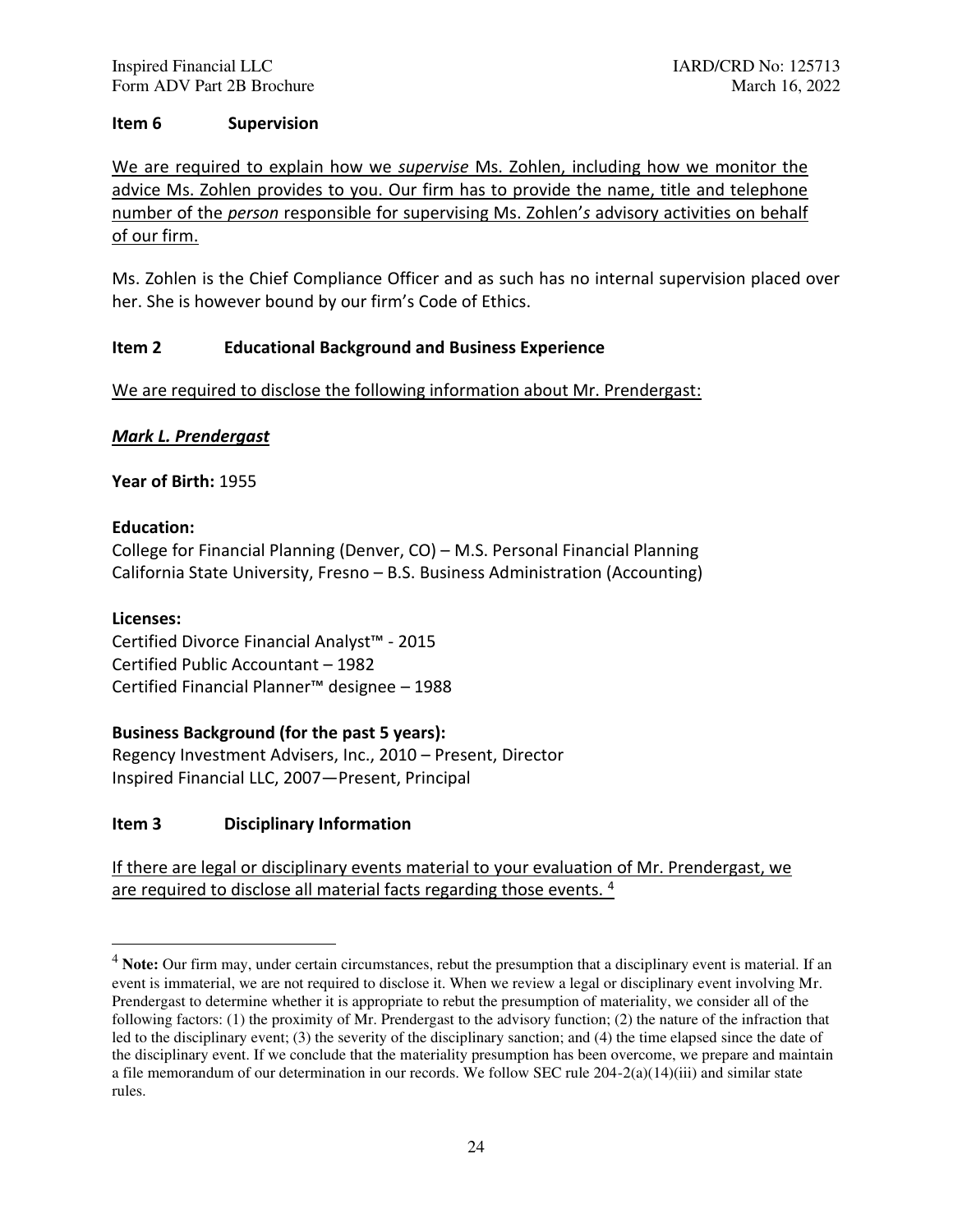We have nothing to disclose in this regard.

### **Item 4 Other Business Activities**

A. If Mr. Prendergast is actively engaged in any *investment-related* business or occupation, including if Mr. Prendergast is registered, or has an application pending to register, as a broker-dealer, registered representative of a broker-dealer, futures commission merchant ("FCM"), commodity pool operator ("CPO"), commodity trading advisor ("CTA"), or an associated *person* of an FCM, CPO, or CTA, we are required to disclose this fact and describe the business relationship, if any, between the advisory business and the other business.

Mark Prendergast is on the Board of Directors for Regency Investment Advisers.

3. If a relationship between the advisory business and Mr. Prendergast's other financial industry activities creates a material conflict of interest with you, the SEC requires us to describe the nature of the conflict and generally how we address it.

There is a material conflict of interest in that Mr. Prendergast is in a position to know clients and operations of another investment adviser. Each firm's Code of Ethics and the supervision of the Chief Compliance Officers mitigate the conflict of interest.

4. If Mr. Prendergast receives commissions, bonuses or other compensation based on the sale of securities or other investment products, including as a broker-dealer or registered representative, and including distribution or service ("trail") fees from the sale of mutual funds, we have to disclose this fact. If this compensation is not cash, we are required to explain what type of compensation Mr. Prendergast receives. We must explain that this practice gives Mr. Prendergast an incentive to recommend investment products based on the compensation received, rather than on your needs.

Mr. Prendergast does receive nominal compensation for his position on the Board of Directors of Regency Investment Advisers.

B. If Mr. Prendergast is actively engaged in any business or occupation for compensation not discussed in response to Item 4.A, above, and the other business activity or activities provide a substantial source of Mr. Prendergast's income or involve a substantial amount of Mr. Prendergast's time, we are required to disclose this fact and must describe the nature of that business. If the other business activities represent less than 10 percent of Mr. Prendergast's time and income, we may presume that they are not substantial.

We have nothing to disclose in this regard.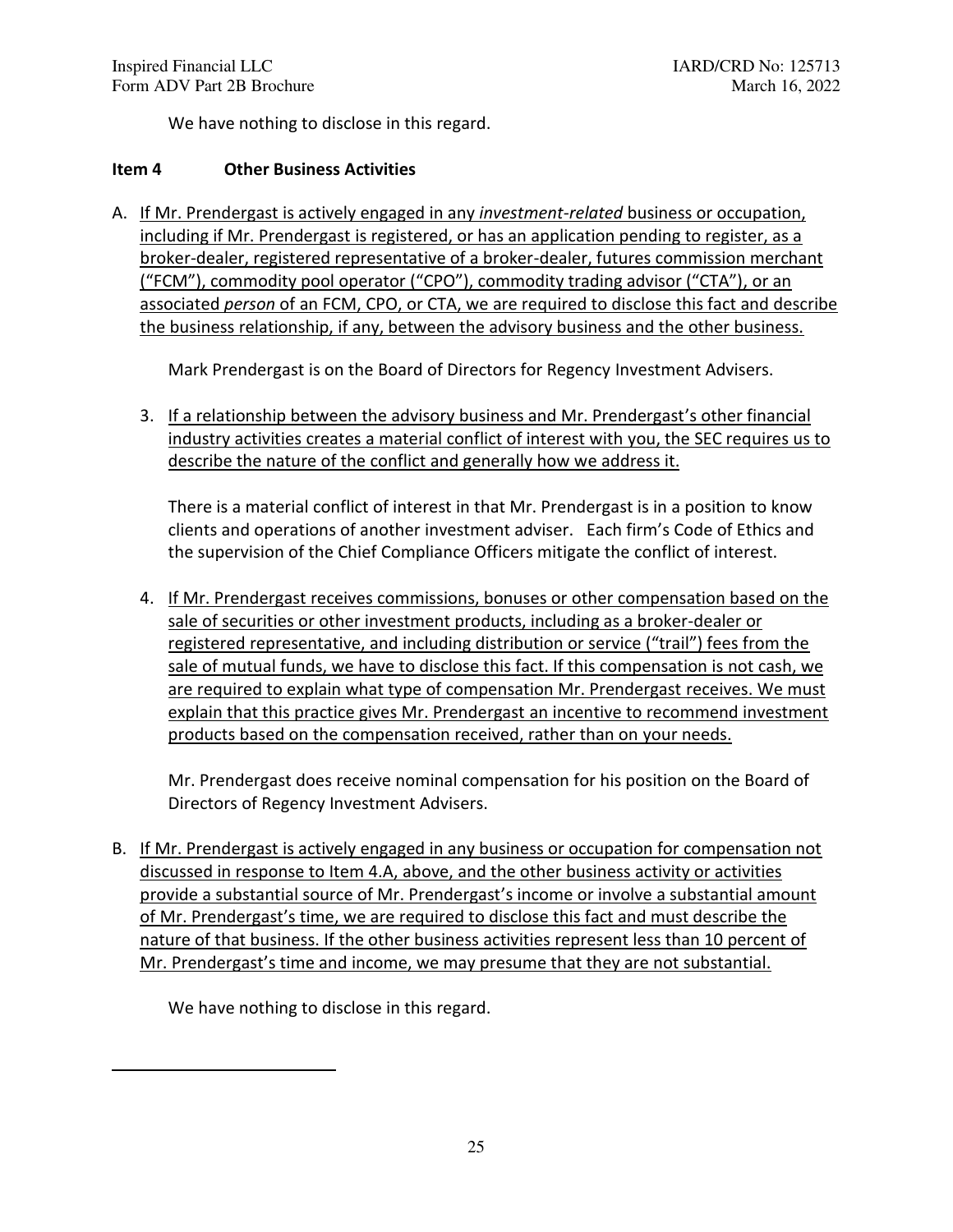## **Item 5 Additional Compensation**

If someone who is not a *client* provides an economic benefit to Mr. Prendergast for providing advisory services, we are required to generally describe the arrangement. For purposes of this Item, economic benefits include sales awards and other prizes, but do not include Mr. Prendergast's regular salary. Any bonus that is based, at least in part, on the number or amount of sales, *client* referrals, or new accounts should be considered an economic benefit, but other regular bonuses should not.

We have nothing to disclose in this regard.

## **Item 6 Supervision**

We are required to explain how we *supervise* Mr. Prendergast, including how we monitor the advice Mr. Prendergast provides to *you. Our firm has to* provide the name, title and telephone number of the *person* responsible for supervising Mr. Prendergast's advisory activities on behalf of our firm.

Ms. Evelyn Zohlen, President and Chief Compliance Officer of Inspired Financial, supervises and monitors Mr. Prendergast's activities on a regular basis. Ms. Zohlen reviews outgoing correspondence for written financial advice that Mr. Prendergast provides to his clients. Please contact Ms. Zohlen if you have any questions about Mr. Prendergast's brochure supplement at 714-971-0663.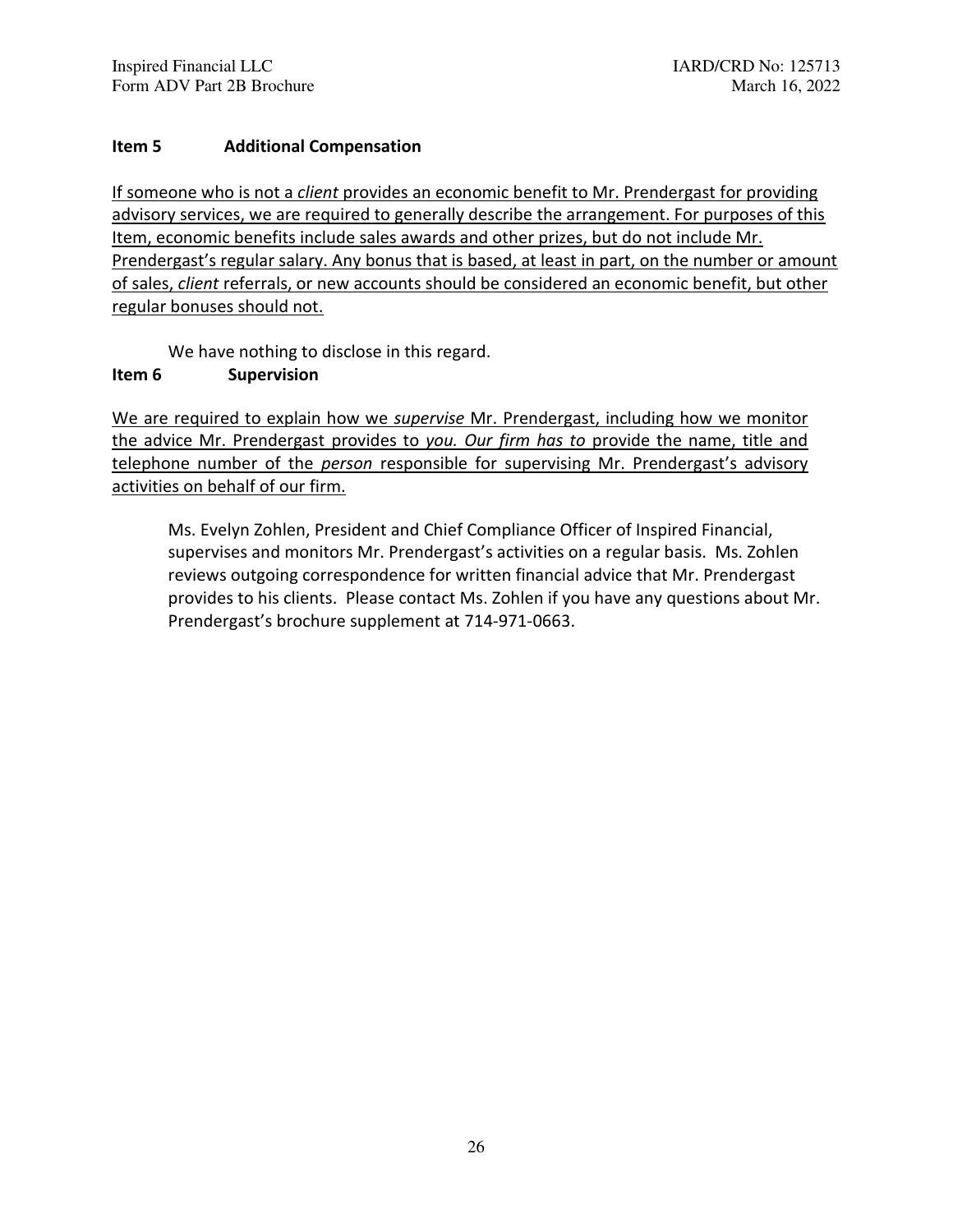### **Item 2 Educational Background and Business Experience**

We are required to disclose the following information about Ms. Castillo Dominguez:

### *Maria Castillo Dominguez*

**Year of Birth:** 1984

**Education:**  Universidad de Sevilla – B.S. Business Instituto Superior de Tecnicas y Practicas Bancarias - M.S. Finance

**Licenses:**  Certified Financial Planner™ designee – 2020

### **Business Background (for the past 5 years):**

Inspired Financial LLC, Financial Planner, October 2018-Present TD Ameritrade, Financial Consultant, July 2016-September 2018 TD Ameritrade Institutional, Principal, Compliance, May 2013-July 2016

### **Item 3 Disciplinary Information**

If there are legal or disciplinary events material to your evaluation of Ms. Castillo Dominguez, we are required to disclose all material facts regarding those events.<sup>5</sup>

We have nothing to disclose in this regard.

### **Item 4 Other Business Activities**

A. If Ms. Castillo Dominguez is actively engaged in any *investment-related* business or occupation, including if Ms. Castillo Dominguez is registered, or has an application pending to register, as a broker-dealer, registered representative of a broker-dealer, futures commission merchant ("FCM"), commodity pool operator ("CPO"), commodity trading advisor ("CTA"), or an associated *person* of an FCM, CPO, or CTA, we are required to

<sup>5</sup> **Note:** Our firm may, under certain circumstances, rebut the presumption that a disciplinary event is material. If an event is immaterial, we are not required to disclose it. When we review a legal or disciplinary event involving Ms. Dominguez to determine whether it is appropriate to rebut the presumption of materiality, we consider all of the following factors: (1) the proximity of Ms. Dominguez to the advisory function; (2) the nature of the infraction that led to the disciplinary event; (3) the severity of the disciplinary sanction; and (4) the time elapsed since the date of the disciplinary event. If we conclude that the materiality presumption has been overcome, we prepare and maintain a file memorandum of our determination in our records. We follow SEC rule 204-2(a)(14)(iii) and similar state rules.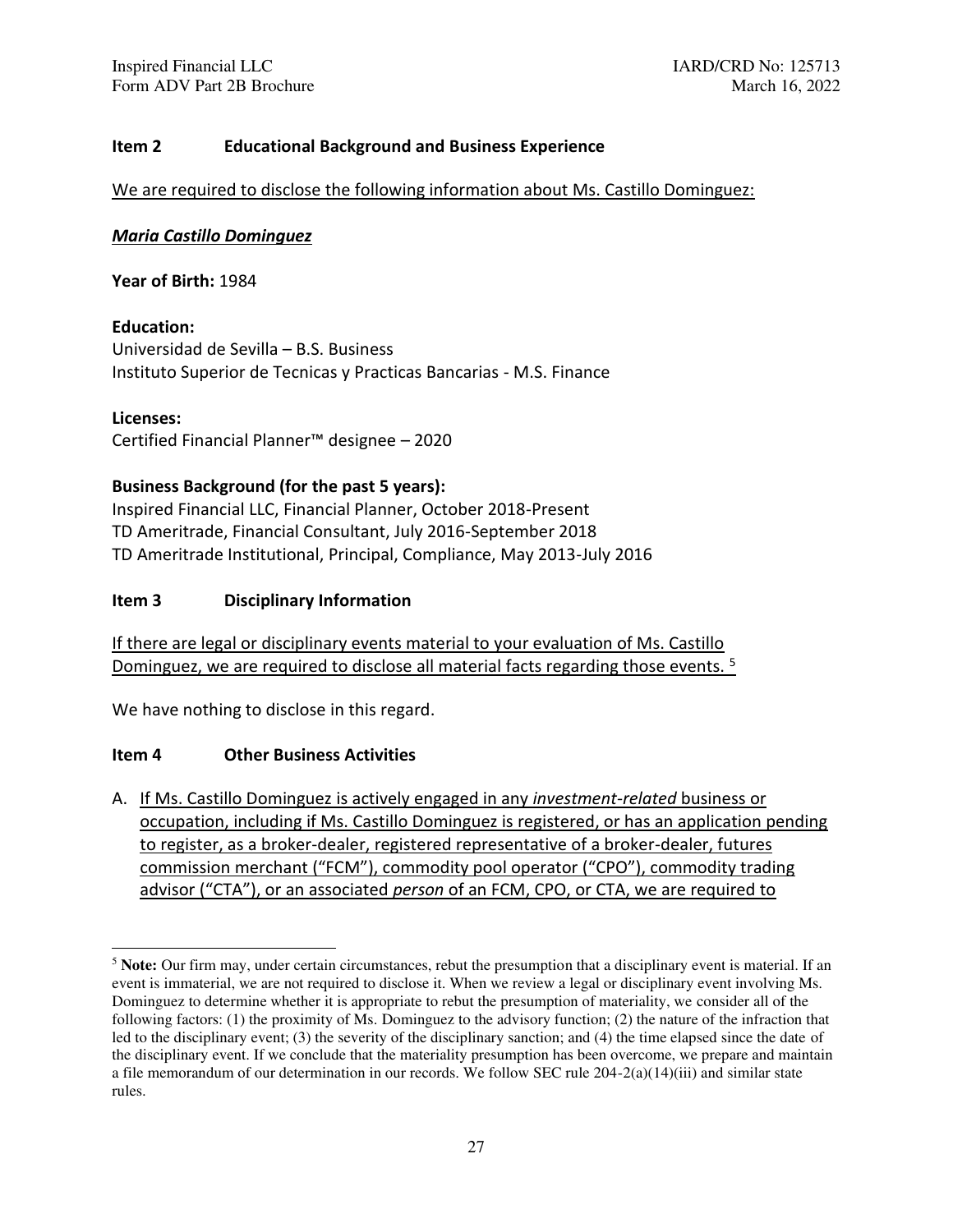disclose this fact and describe the business relationship, if any, between the advisory business and the other business.

We have nothing to disclose in this regard.

5. If a relationship between the advisory business and Ms. Castillo Dominguez's other financial industry activities creates a material conflict of interest with you, the SEC requires us to describe the nature of the conflict and generally how we address it.

We have nothing to disclose in this regard.

6. If Ms. Castillo Dominguez receives commissions, bonuses or other compensation based on the sale of securities or other investment products, including as a broker-dealer or registered representative, and including distribution or service ("trail") fees from the sale of mutual funds, we have to disclose this fact. If this compensation is not cash, we are required to explain what type of compensation Ms. Castillo Dominguez receives. We must explain that this practice gives Ms. Castillo Dominguez an incentive to recommend investment products based on the compensation received, rather than on your needs.

We have nothing to disclose in this regard.

B. If Ms. Castillo Dominguez is actively engaged in any business or occupation for compensation not discussed in response to Item 4.A, above, and the other business activity or activities provide a substantial source of Ms. Castillo Dominguez's income or involve a substantial amount of Ms. Castillo Dominguez's time, we are required to disclose this fact and must describe the nature of that business. If the other business activities represent less than 10 percent of Ms. Castillo Dominguez's time and income, we may presume that they are not substantial.

We have nothing to disclose in this regard.

# **Item 5 Additional Compensation**

If someone who is not a *client* provides an economic benefit to Ms. Castillo Dominguez for providing advisory services, we are required to generally describe the arrangement. For purposes of this Item, economic benefits include sales awards and other prizes, but do not include Ms. Castillo Dominguez's regular salary. Any bonus that is based, at least in part, on the number or amount of sales, *client* referrals, or new accounts should be considered an economic benefit, but other regular bonuses should not.

We have nothing to disclose in this regard.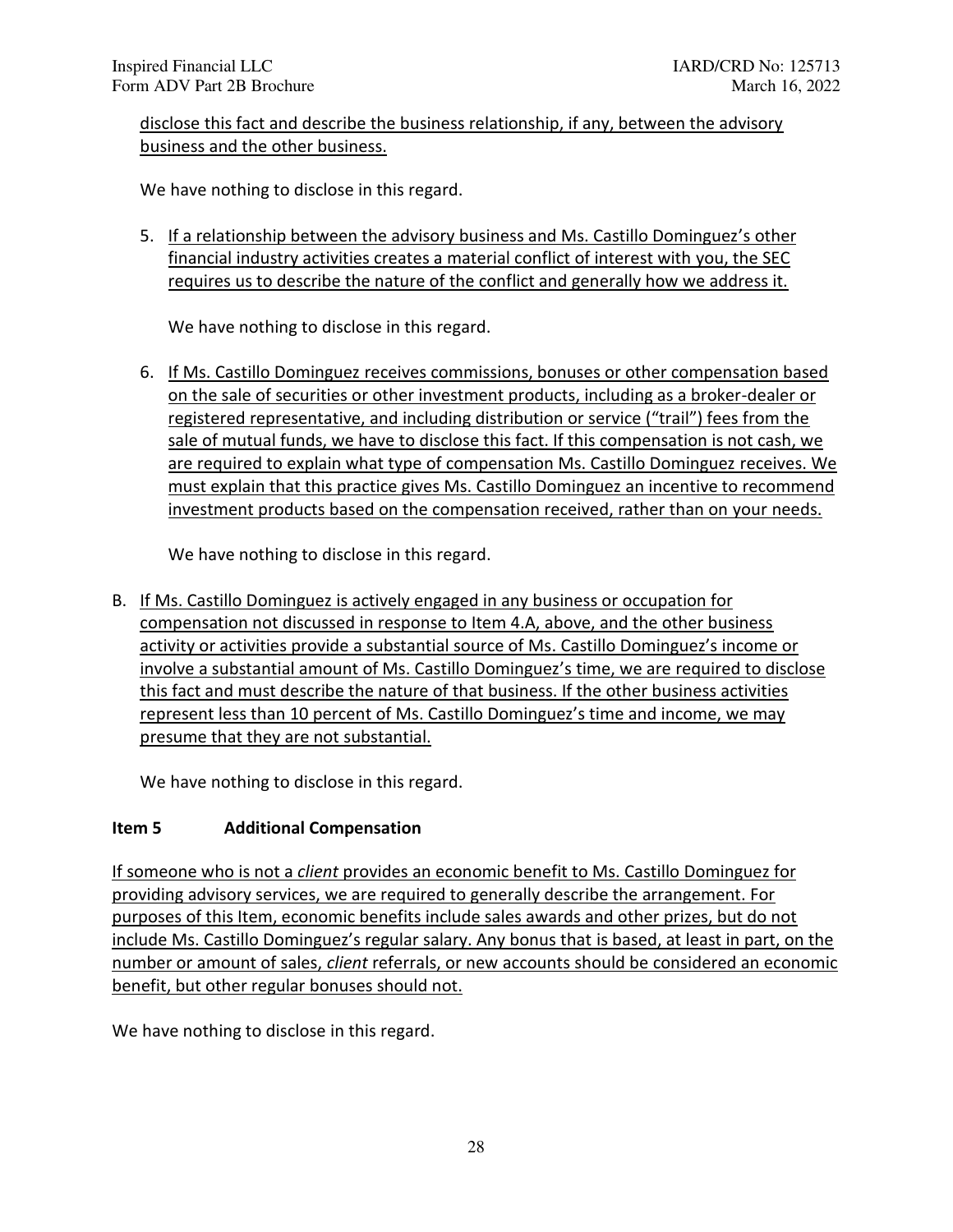### **Item 6 Supervision**

We are required to explain how we *supervise* Ms. Castillo Dominguez, including how we monitor the advice Ms. Castillo Dominguez provides to you. Our firm has to provide the name, title and telephone number of the *person* responsible for supervising Ms. Castillo Dominguez'*s* advisory activities on behalf of our firm.

Ms. Evelyn Zohlen, President and Chief Compliance Officer of Inspired Financial, supervises and monitors Ms. Castillo Dominguez's activities on a regular basis. Ms. Zohlen reviews outgoing correspondence for written financial advice that Ms. Castillo Dominguez provides to her clients. Please contact Ms. Zohlen if you have any questions about Ms. Castillo Dominguez's brochure supplement at 714-971-0663.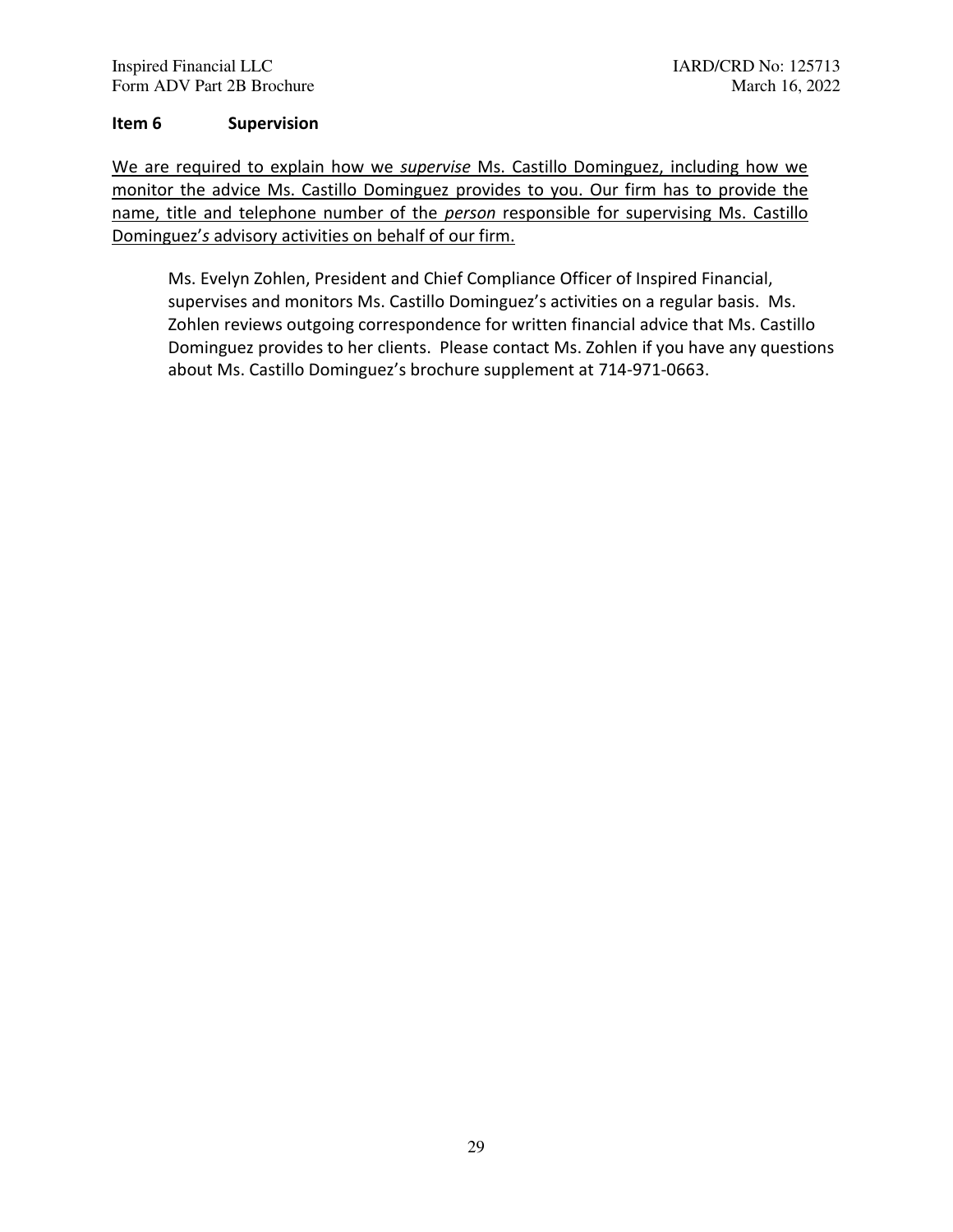### **Item 2 Educational Background and Business Experience**

We are required to disclose the following information about Ms. Thornton:

### *Claire Thornton*

**Year of Birth:** 1993

**Education:**  Muhlenberg College- B.A. Finance and English Literature

**Licenses:**  Certified Financial Planner™ designee – 2019

# **Business Background (for the past 5 years):**

Inspired Financial- April 2020-Present Carnegie Wealth Management- June 2018-March 2020 Merrill Lynch, Pierce, Fenner & Smith- July 2016-June 2018

### **Item 3 Disciplinary Information**

If there are legal or disciplinary events material to your evaluation of Ms. Thornton, we are required to disclose all material facts regarding those events. <sup>6</sup>

We have nothing to disclose in this regard.

### **Item 4 Other Business Activities**

A. If Ms. Thornton is actively engaged in any *investment-related* business or occupation, including if Ms. Thornton is registered, or has an application pending to register, as a broker-dealer, registered representative of a broker-dealer, futures commission merchant ("FCM"), commodity pool operator ("CPO"), commodity trading advisor ("CTA"), or an associated *person* of an FCM, CPO, or CTA, we are required to disclose this fact and describe the business relationship, if any, between the advisory business and the other business.

We have nothing to disclose in this regard.

<sup>6</sup> **Note:** Our firm may, under certain circumstances, rebut the presumption that a disciplinary event is material. If an event is immaterial, we are not required to disclose it. When we review a legal or disciplinary event involving Ms. Thornton to determine whether it is appropriate to rebut the presumption of materiality, we consider all of the following factors: (1) the proximity of Ms. Thornton to the advisory function; (2) the nature of the infraction that led to the disciplinary event; (3) the severity of the disciplinary sanction; and (4) the time elapsed since the date of the disciplinary event. If we conclude that the materiality presumption has been overcome, we prepare and maintain a file memorandum of our determination in our records. We follow SEC rule 204-2(a)(14)(iii) and similar state rules.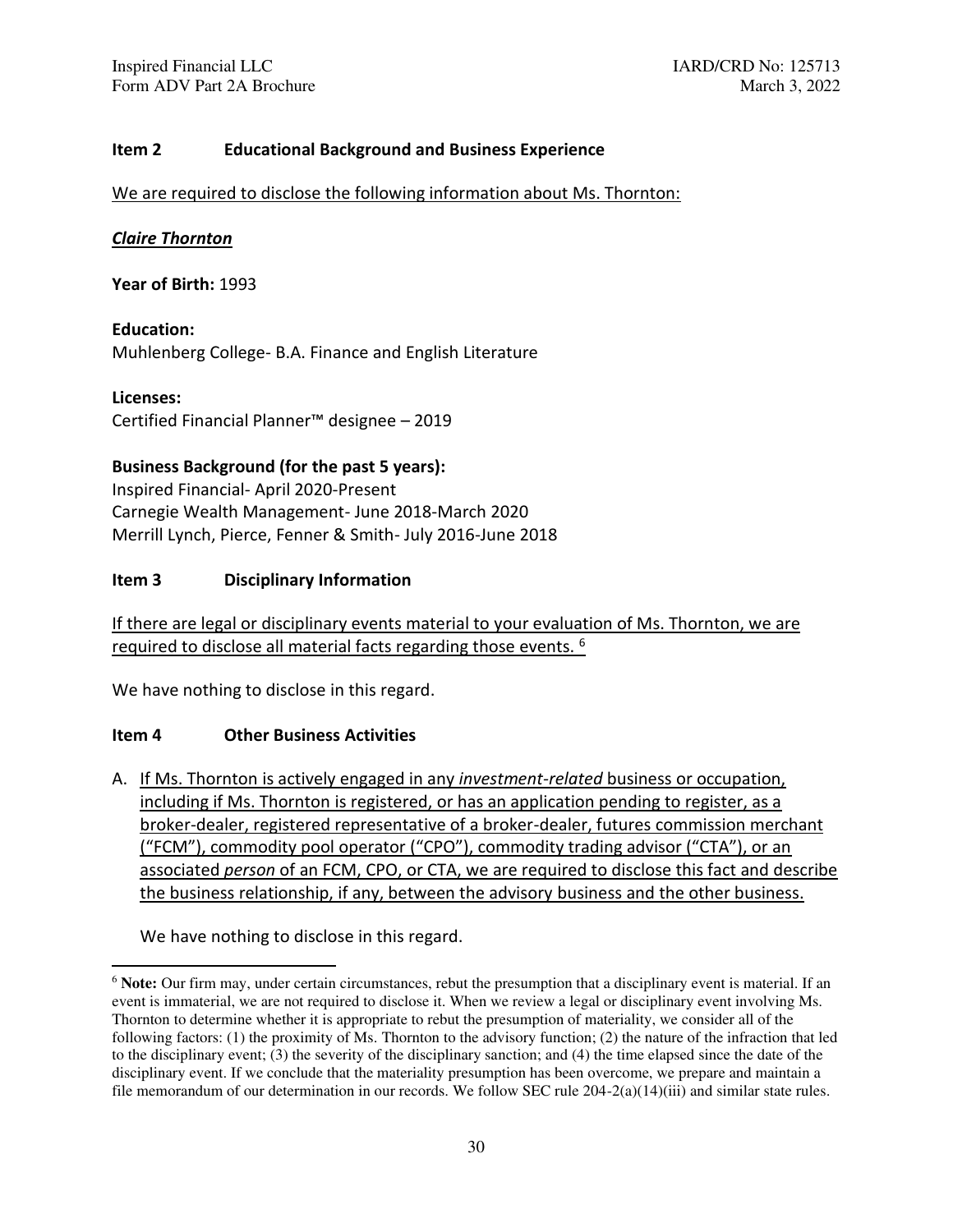7. If a relationship between the advisory business and Ms. Thornton's other financial industry activities creates a material conflict of interest with you, the SEC requires us to describe the nature of the conflict and generally how we address it.

We have nothing to disclose in this regard.

8. If Ms. Thornton receives commissions, bonuses or other compensation based on the sale of securities or other investment products, including as a broker-dealer or registered representative, and including distribution or service ("trail") fees from the sale of mutual funds, we have to disclose this fact. If this compensation is not cash, we are required to explain what type of compensation Ms. Thornton receives. We must explain that this practice gives Ms. Thornton an incentive to recommend investment products based on the compensation received, rather than on your needs.

We have nothing to disclose in this regard.

B. If Ms. Thornton is actively engaged in any business or occupation for compensation not discussed in response to Item 4.A, above, and the other business activity or activities provide a substantial source of Ms. Thornton's income or involve a substantial amount of Ms. Thornton's time, we are required to disclose this fact and must describe the nature of that business. If the other business activities represent less than 10 percent of Ms. Thornton's time and income, we may presume that they are not substantial.

We have nothing to disclose in this regard.

# **Item 5 Additional Compensation**

If someone who is not a *client* provides an economic benefit to Ms. Thornton for providing advisory services, we are required to generally describe the arrangement. For purposes of this Item, economic benefits include sales awards and other prizes, but do not include Ms. Thornton's regular salary. Any bonus that is based, at least in part, on the number or amount of sales, *client* referrals, or new accounts should be considered an economic benefit, but other regular bonuses should not.

We have nothing to disclose in this regard.